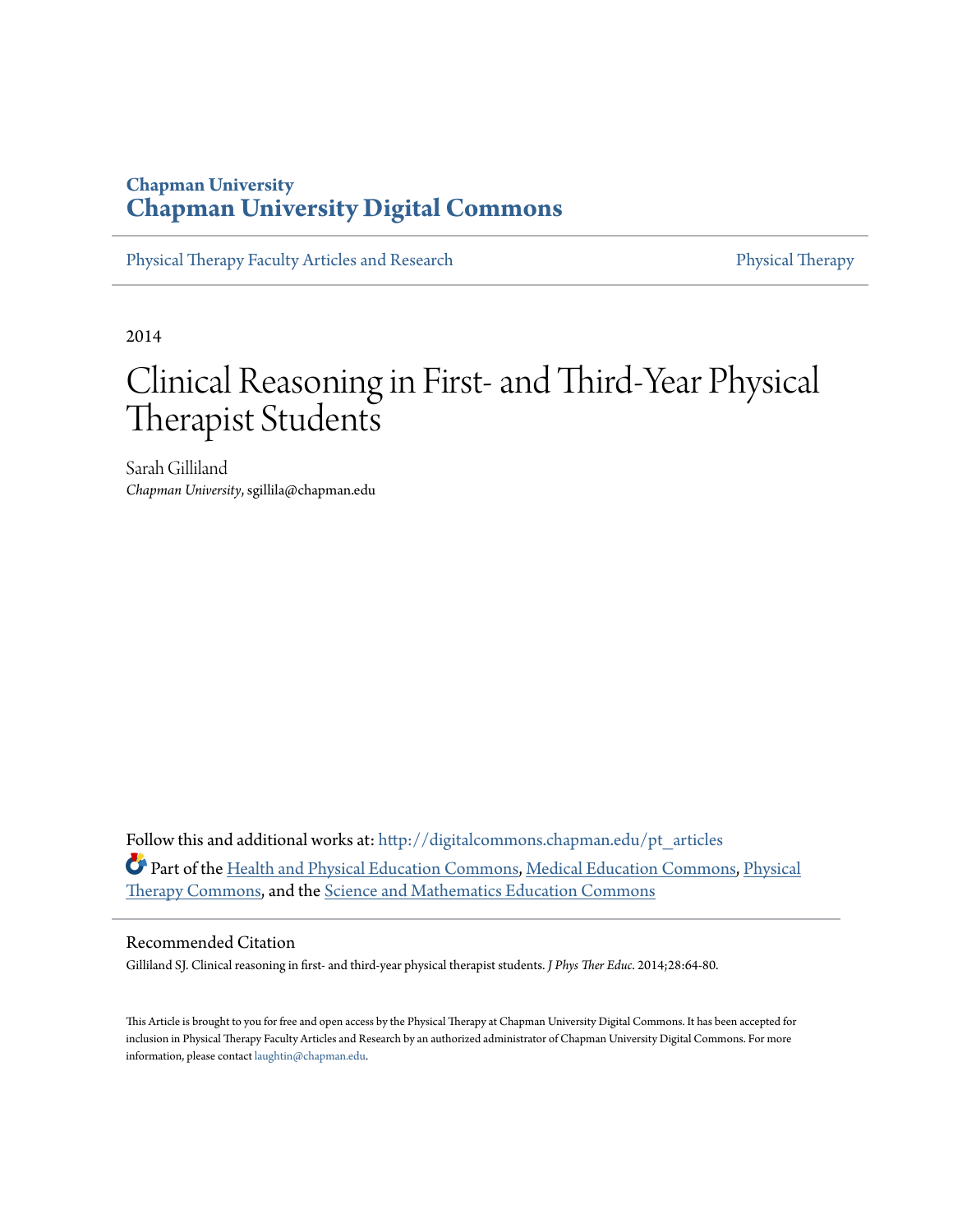# Clinical Reasoning in First- and Third-Year Physical Therapist Students

# **Comments**

This article was originally published in *[Journal of Physical Therapy Education](http://aptaeducation.org/members/jopte/)*, volume 28, in 2014.

# **Copyright**

American Physical Therapy Association, Education Section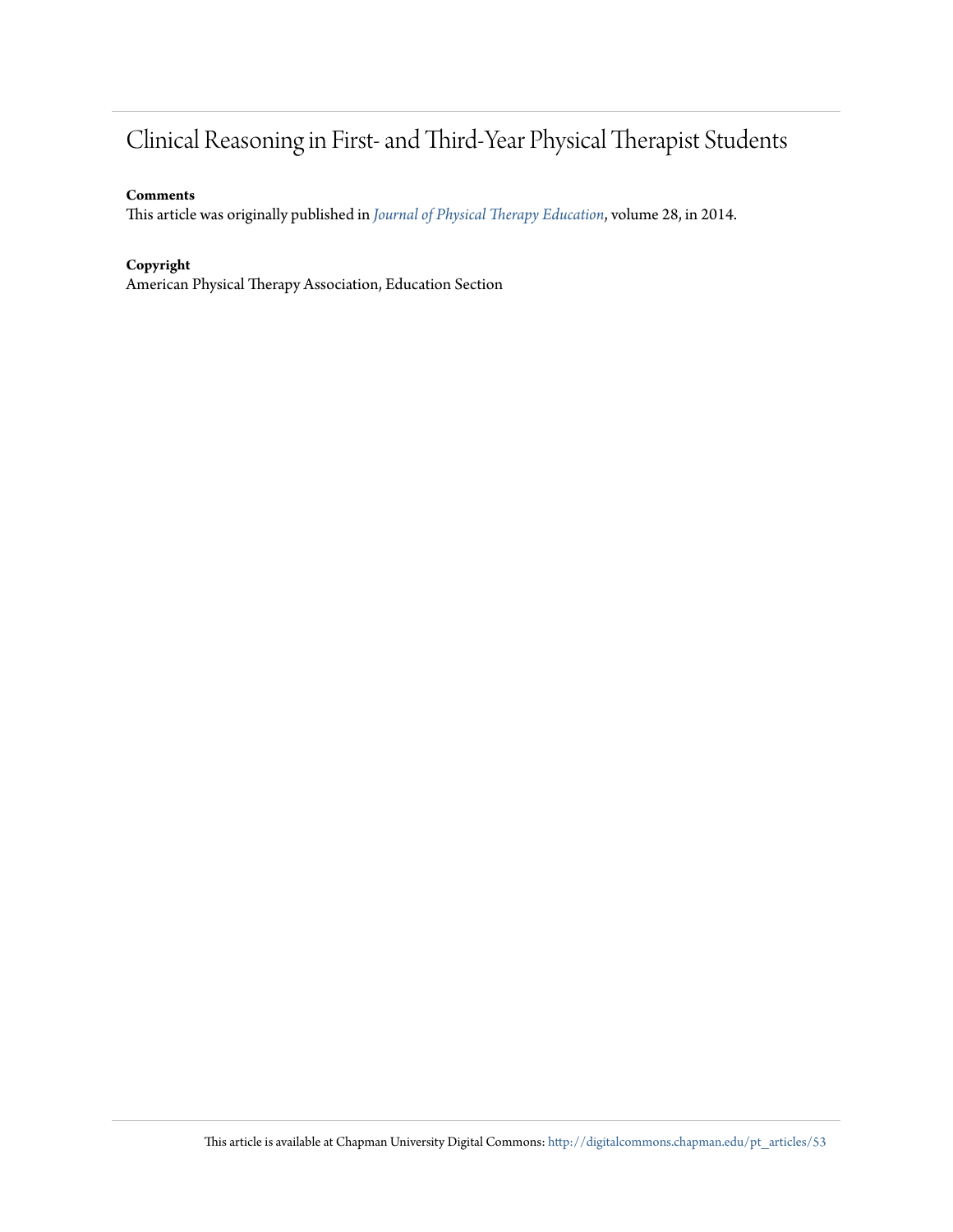# **Clinical Reasoning in First- and Third-Year Physical Therapist Students**

Sarah Gilliland, PT, DPT, MA, CSCS

**Background and Purpose**. The development of clinical reasoning skills is a crucial component of professional physical therapist education. Prior research has described reasoning patterns in novice and expert practitioners, yet little is known about how professional physical therapist (PT) students develop clinical reasoning skills. The purpose of this study was to explore how first-year PT students perform clinical reasoning in comparison to thirdyear PT students in their final semester.

**Subjects**. A simple random sample of 6 first-year (mean age 23.1 years) and 6 third-year (mean age 27 years) Doctor of Physical Therapy students were recruited.

**Methods**. Participants completed an evaluation and treatment plan for a simulated patient case while performing a thinkaloud. Participant strategies were identified based on patterns of examination data collected and hypotheses formed. Participant hypotheses and final assessments were coded for dimensions of the International Classification of Functioning, Disability and Health (ICF).

**Results**. Qualitative differences were found between first- and third-year students in categories of hypotheses formed, assessments made, and treatments selected. Six reasoning strategies were identi-

*Sarah Gilliland is a PhD candidate in the School of Education at the University of California, Irvine, 3200 Education Building, Irvine, CA 92697 (sgillila@uci.edu). Address all correspondence to Sarah Gilliland.*

*This study was funded in part by a PODS I Scholarship from the Foundation for Physical Therapy, Inc. The Foundation for Physical Therapy, Inc. had no involvement in this study.*

*The Institutional Review Board at the University of California, Irvine approved this study, and the participating physical therapy program and all participants signed approved informed consent forms.*

*The author declares no conflict of interest.*

*Received April 12, 2012, and accepted May 24, 2014.*

fied. Third-year students demonstrated use of the 3 more sophisticated strategies, while first-year students used only the 3 simplest strategies. First-year students demonstrated 3 faulty patterns of reasoning that were not present in the work of the third-year students.

**Discussion and Conclusion.** This study provides a preliminary description of clinical reasoning strategies used by firstand third-year physical therapist students. Third-year students demonstrated reasoning strategies previously described in studies of novice practitioners, while first-year students demonstrated reasoning errors not previously described in the literature. These findings may inform curricular design to promote effective development of clinical reasoning.

**Key Words**: Clinical reasoning, Professional physical therapist education.

# BACKGROUND AND PURPOSE

As physical therapists have gained greater autonomy as professionals, clinicians and educators have placed greater emphasis on clinical reasoning. Clinical reasoning has been defined as the precursor to any clinical decision-making or action: a complex reasoning process incorporating cognition, metacognition, and specific knowledge that distinguishes healthcare professionals from technicians and ancillary staff.1,2 Due to the naturally ambiguous nature of patient cases, clinical reasoning requires practitioners to develop a reasoning framework when not all of the facts about a case are known.<sup>3</sup> Additionally, clinical reasoning is a highly context-dependent skill, often considered an "interactive phenomenon" rather than an isolated process.<sup>1</sup> The process of clinical reasoning encompasses how a healthcare practitioner's knowledge is translated into patient care.<sup>3</sup> Effective clinical reasoning skills allow PTs to make informed treatment decisions without total reliance on protocols.<sup>4</sup>

Professional physical therapist education aims to prepare students to be autonomous practitioners. Clinical reasoning abilities reflect how students transfer knowledge acquired in the classroom to clinical patient care. This study explores the clinical reasoning processes of beginning level physical therapist (PT) students by addressing the following questions: (1) What strategies do PT students take in collecting and interpreting information during the examination and assessment process? (2) What strategies do they use in creating a patient-care plan? (3) How do the strategies used by first-year students compare to those of third-year students?

# **Literature Review**

The theoretical framework for this study draws on 3 previously described models of clinical reasoning: the hypothetico-deductive process, forward reasoning models, and patient-centered reasoning. Prior studies of clinical reasoning have indicated greater use of the hypothetico-deductive process by novices, while experienced clinicians increasingly use forward and patient-centered reasoning.<sup>5</sup> The following sections further describe these models and their value for research.

The hypothetico-deductive model emerged from early studies on medical clinical reasoning and suggested that a general problem-solving model could be applied to clinical reasoning.<sup>6</sup> The hypothetico-deductive process encompasses 4 primary activities: cue acquisition, hypothesis generation, cue interpretation, and hypothesis evaluation.<sup>7</sup> The hypothesis concept encompasses a broad range of thought, from diagnostic ideas to any structure/process that may be contributing to the patient's state.<sup>3</sup> Several studies across medicine and physical therapy have identified use of the hypothetico-deductive process by novice clinicians, but have found minimal evidence of this process in expert practitioners.5,8,9 Other authors suggest that experts do resort to the hypothetico-deductive process when they are working on problems outside of their usual realm of practice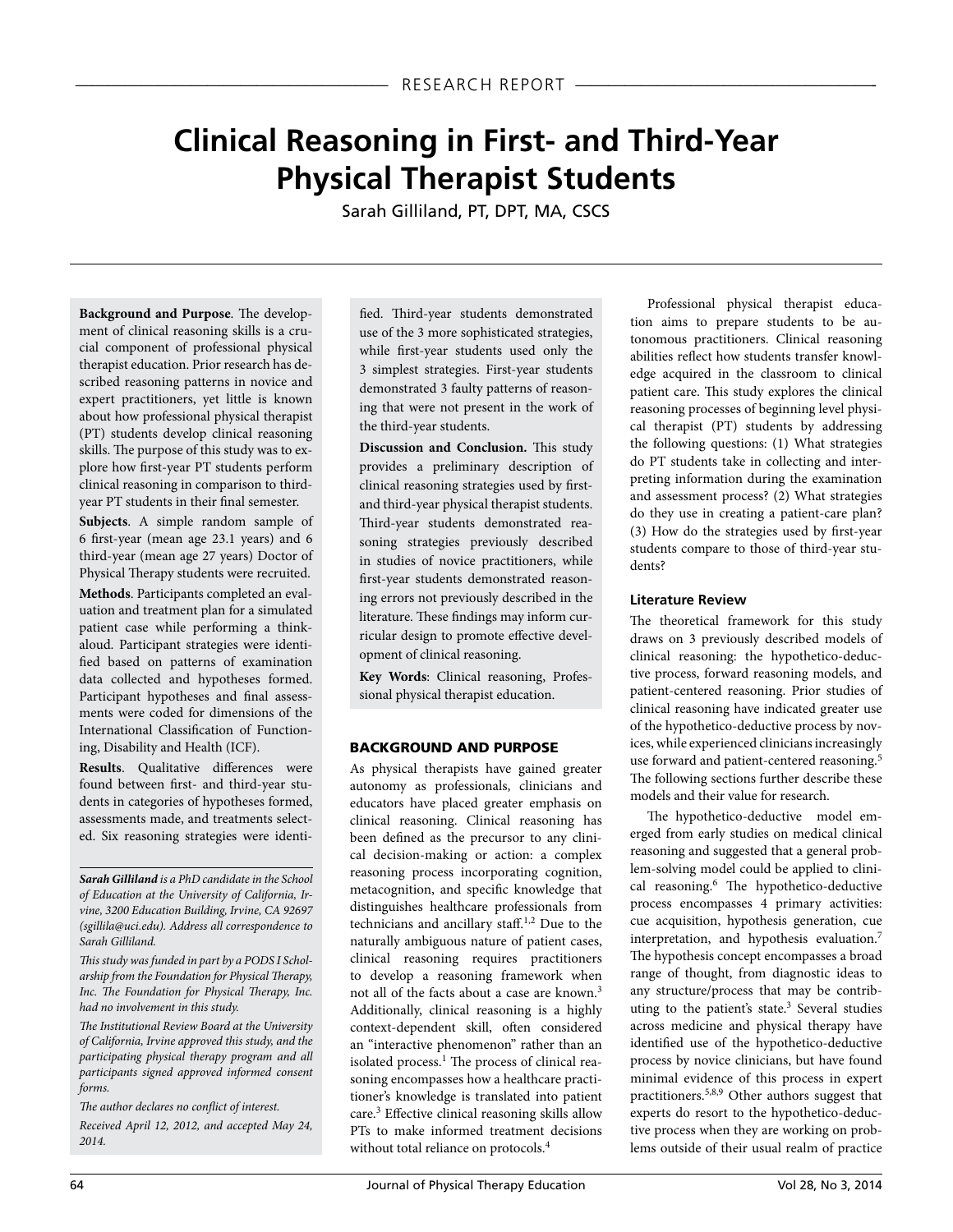

or managing particularly difficult cases.10

Knowledge-based or pattern-recognition models focus on the organization of knowledge and its availability as the determinants of diagnostic reasoning.11,12 Schmidt and colleagues<sup>13, 14</sup> proposed that expert health care providers encapsulate knowledge into "illness scripts" that contain complex interwoven networks of knowledge. These include enabling factors for particular diagnostic categories, as well as "instance scripts" that draw on prior encounters from episodic memory during the diagnostic process. Mandin et al<sup>10</sup> suggested that experts have medical knowledge organized in elaborated networks that can be retrieved and efficiently applied to problem-solving. They suggested that it is the organization, structure, and accessibility of relevant knowledge, and not a general problem-solving strategy, that is crucial in medical problem-solving.

More recent studies of clinical reasoning and expertise in physical therapy have shifted the focus towards an interactive process centered on the patient. In these studies, expert physical therapists exhibited minimal use of hypothetico-deductive problem-solving and focused more on the patient's values and experience, while collaborating with the patient and the patient's family in their reasoning process.8,15 Expert physical therapists exhibited an intuitive flow of social interaction with clinical assessment and therapeutic intervention, and the ability to grasp pertinent cues.<sup>16</sup> Edwards et al<sup>17</sup> suggested that clinical

reasoning involves a dialectic between deductive reasoning processes and the constructivist narrative of the patient's experience and values.

While there are many similarities, especially in the diagnostic process, between physical therapy and medicine, there are several factors unique to the practice of physical therapy that suggest the necessity of further study of reasoning processes specific to physical therapy. Physical therapists exhibit a focus on movement patterns, movement impairments, and task requirements for movement. Embrey et al $^{18}$  studied the reasoning processes of expert and novice pediatric physical therapists and found that both expert and novice PTs used movement scripts to organize, encode, and retrieve relevant clinical information. Specific to shoulder pain, expert PTs exhibited a focus on movement impairments in addition to traditional orthopedic testing in their reasoning and assessment processes.19 Additionally, PTs must identify and address the consequences of the injury or disease process in addition to the diagnosis itself.20 These factors suggest that in order to understand the development of clinical reasoning in PTs, studies must specifically include PT students, and avoid drawing inferences solely from research on medical or nursing students. Literature on the clinical reasoning of PT students, however, is limited.

The few clinical reasoning studies that have included PT students studied only students who had completed at least 1 full-time

clinical experience.5,9,21,22 Overall, these studies indicate that PT students perform patient examinations less thoroughly and process their findings at lower levels of complexity compared to experienced clinicians. However, these studies do not provide a model for PT student reasoning among students with no clinical experiences. In order to examine clinical reasoning in a PT student population, I have adapted the hypothetico-deductive model employed by novice practitioners.<sup>5</sup> As illustrated in Figure 1, there are 3 primary areas for analysis: the types of cues the student acquires (both initial and additional cues), the types of hypotheses the student forms and reconsiders, and the final assessment(s) the student makes.5,7,23 In addition to each of these primary assessment areas, secondary levels of analysis can address the thoroughness and organization of the overall process. The student's level of accessible knowledge likely determines the organization of information collected, and the effectiveness of hypotheses generated and evaluated.

With high productivity demands on clinicians serving as clinical instructors,<sup>24</sup> students should enter the clinic with at least a minimal capacity for clinical reasoning. Didactic course-work ideally should prepare students for the demands of clinical reasoning, yet no studies to date have explored the concept of clinical reasoning in students who have completed only didactic course-work. In light of the importance of clinical reasoning for effective outcomes in physical therapy, the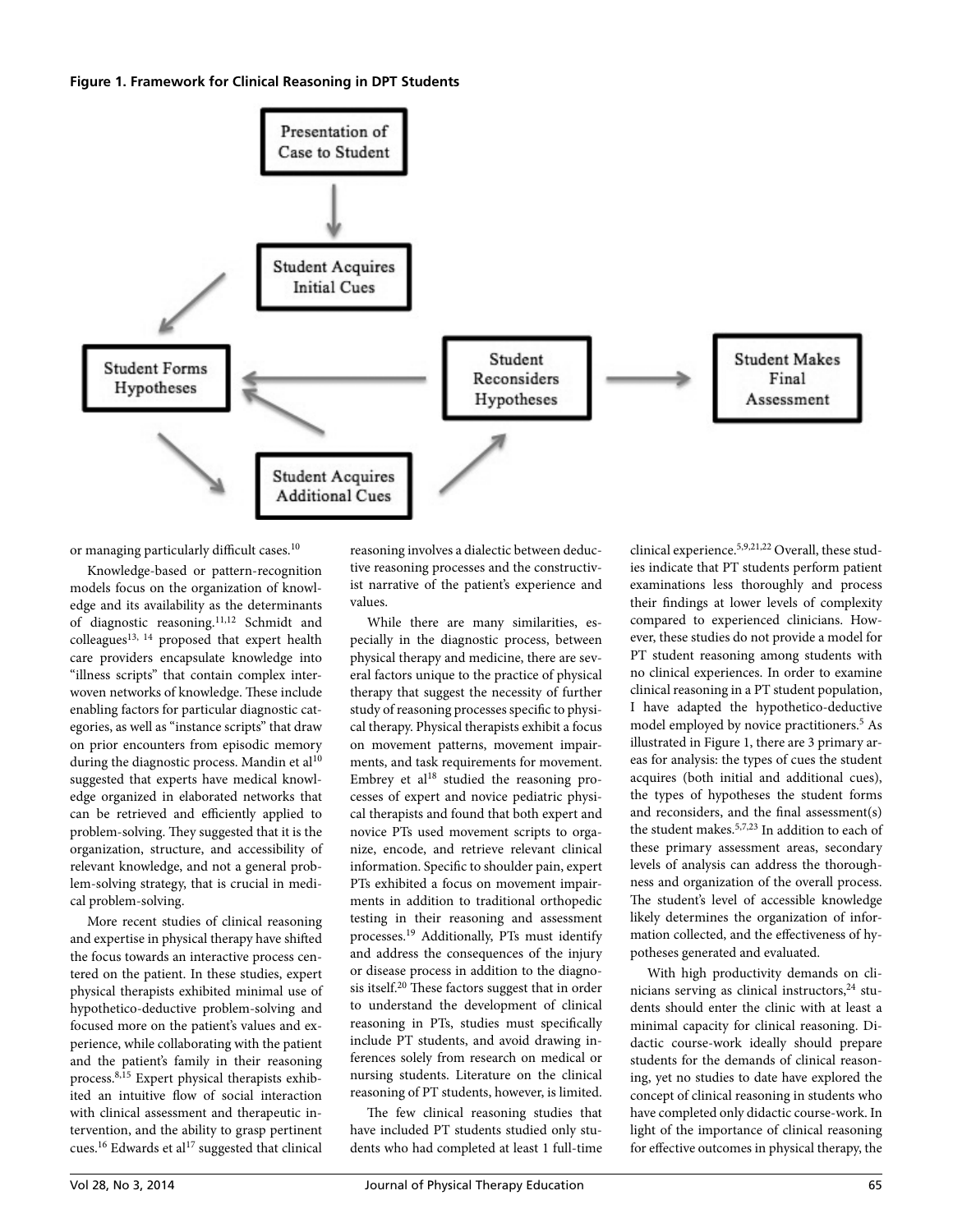# **Table 1A. Program Organization**

| Year   | Fall                                                                                                                                                        | Spring                                                                                                                                                                 | Summer                                                                                                                                    |  |
|--------|-------------------------------------------------------------------------------------------------------------------------------------------------------------|------------------------------------------------------------------------------------------------------------------------------------------------------------------------|-------------------------------------------------------------------------------------------------------------------------------------------|--|
| First  | 1<br>Anatomy<br>Developmental Anatomy<br>Physiology<br><b>Biomechanics</b><br><b>General Pathology</b><br><b>Research Methods I</b>                         | $\overline{2}$<br>Kinesiology<br>Neuroanatomy I<br><b>Orthopedic Pathology</b><br>PT Examination (lab)<br>Acute Care PT (lab)<br><b>Research Methods II</b>            | 3<br>Orthopedic PT I (lab)<br>Neuroanatomy II<br>Neurophysiology<br>Neuropathology<br><b>Modalities</b><br>Pre-clinical (2 week clinical) |  |
| Second | 4<br>Orthopedic PT II (lab)<br>Neurologic PT (lab)<br>Motor Control and Learning<br><b>Cultural Diversity and Psychology</b><br><b>Research Methods III</b> | 5<br>12-16 weeks clinical affiliation                                                                                                                                  | 6<br>Cardiopulmonary PT (lab)<br>Pediatrics (lab)<br>Rehabilitation PT (lab)<br>Anatomy II (lab)<br>Diagnostic Imaging<br><b>Ethics</b>   |  |
| Third  | $\overline{7}$<br>12-16 weeks clinical affiliation                                                                                                          | 8<br>Leadership and Ethics<br><b>Applied Administration</b><br>Geriatrics<br><b>Advanced Patient Management</b><br>Complementary, Alternative Medicine<br>and Wellness | 9<br>16 weeks clinical affiliation                                                                                                        |  |

#### **Table 1B. Topics Addressed (at Time of Study) in First-Year Courses**

| Orthopedic Pathology                                                                                                                                                                                        | <b>Physical Therapy Examination</b>                                                                                                                                                                                                                                   |
|-------------------------------------------------------------------------------------------------------------------------------------------------------------------------------------------------------------|-----------------------------------------------------------------------------------------------------------------------------------------------------------------------------------------------------------------------------------------------------------------------|
| Intro to orthopedic pathology<br>Differential diagnosis of pain<br>Soft tissue injury and healing<br>Osteoporosis, fractures and management<br>Osteoarthritis<br>Rheumatoid arthritis and related disorders | Utility of physical therapy measures & tests<br>Patient interview & lab<br>Hypothesis development and planning the objective<br>Patient handling & palpation lab<br>Medical screening<br>Observation of motion: goniometry and end feel assessment/<br>interpretation |

development of this skill must be addressed in professional physical therapist education programs, but to this point, no work has traced the development of reasoning processes in physical therapist students.

# **METHODS**

Prior studies investigating clinical reasoning have used 2 differing approaches to data collection: contextually grounded observations and interviews,5,17,18,25-28 and laboratory-based simulated cases or knowledge assessments.12,29-32 The methodology used by James, $21$  using a role-play of a patient examination, provides an opportunity to document the students' approaches to both data collection and interpretation during the patient assessment task. In this approach, the researcher provides verbal information from a written case (subjective and objective examination data) in response to student inquiries about the patient. For the student population in this study, the verbal exchange approach to patient simulation used by James<sup>21</sup> was preferable to a typical simulated patient (where the student actually performs the manual tests on an actor).<sup>33</sup> This was due to the initial data collection being performed at a time when the students had not yet been introduced to hands-on clinical skills. Additionally, the information-focused format allowed for assessment of the cognitive approach without confounding by the students' limited technical skills.

#### **Participants**

I selected a random sample of 6 student volunteers from a first-year class in a professional Doctor of Physical Therapy program who were beginning their second semester of course work. Table 1A presents the order of coursework and clinical affiliations in the Doctor of Physical Therapy program. Table 1B describes the specific clinical content the first-year students had completed at the time of the study. In summary, the first-year students had covered the general process of differential diagnosis at the tissue level (assessing muscle, ligament, nerve, bone, and joint), and had been introduced to the patient interview process and the concept of hypotheses formation, but had not explicitly addressed differential diagnosis for shoulder pathologies. All first-year students had experience volunteering or working as aides in outpatient orthopedic clinics. None of the first-year students had been athletic trainers or physical therapist assistants prior to physical therapist school. I selected a second group of 6 third-year students from the same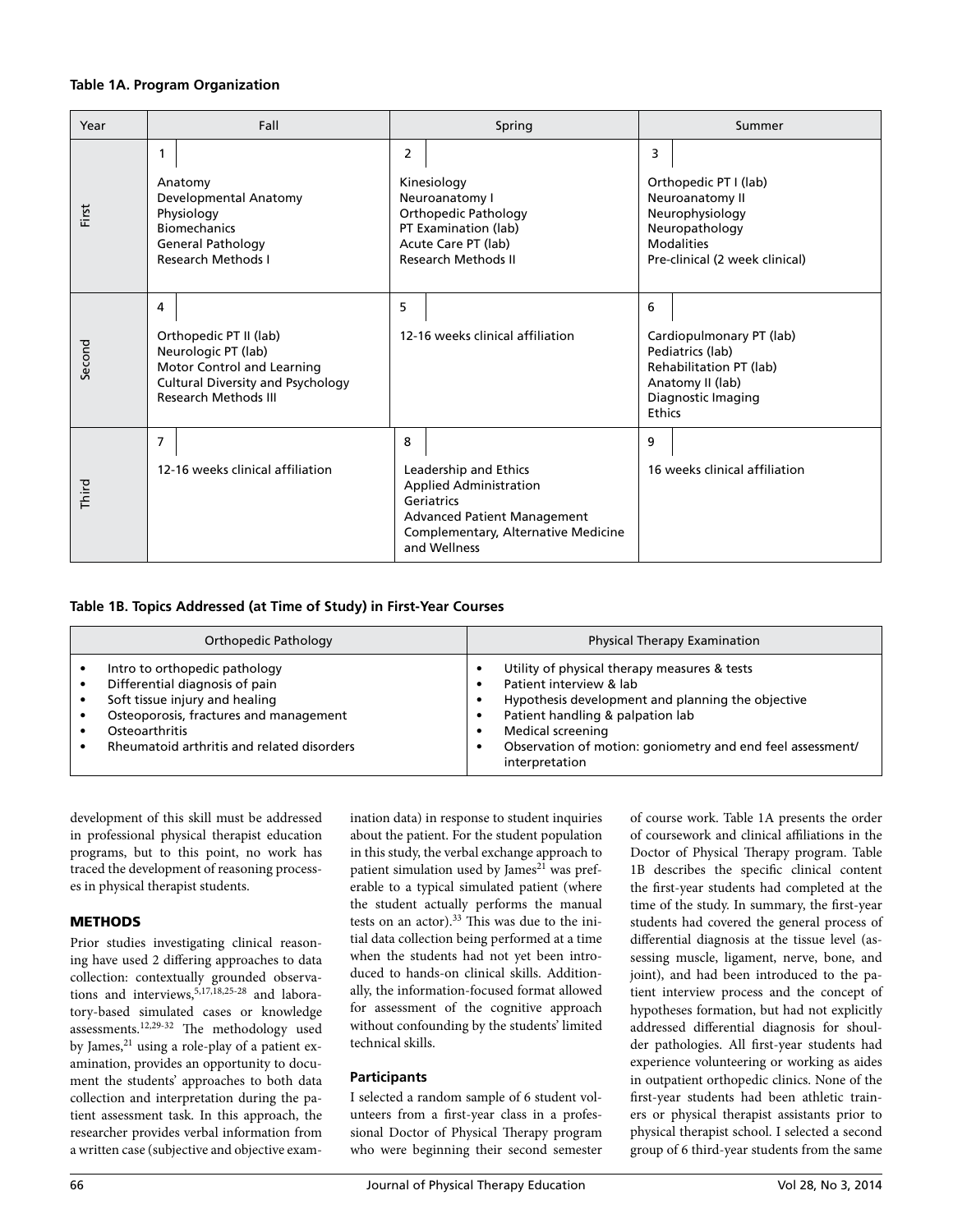## **Table 2. Participant Background Information**

|                     | Pseudonym | Age | <b>Prior Clinical Experience</b>                                                                                                                                                                                                                                                         |  |  |  |
|---------------------|-----------|-----|------------------------------------------------------------------------------------------------------------------------------------------------------------------------------------------------------------------------------------------------------------------------------------------|--|--|--|
| First-Year Students | Shelly    | 24  | Aide in orthopedic clinic (1 year)<br>$\bullet$<br>Hospital outpatient clinic<br>$\bullet$<br>Inpatient observations (1 day)<br>$\bullet$                                                                                                                                                |  |  |  |
|                     | Misty     | 22  | 200 hours total outpatient ortho<br>$\bullet$<br>Outpatient neurologic (40 hours)<br>$\bullet$<br>Acute (8 hours)<br>$\bullet$                                                                                                                                                           |  |  |  |
|                     | Maya      | 23  | Aide outpatient orthopedic w/ aquatic therapy (1.5 years)<br>$\bullet$<br>Acute (1 day)<br>$\bullet$                                                                                                                                                                                     |  |  |  |
|                     | Jenn      | 25  | Aide outpatient orthopedic w/ geriatrics and pediatrics (3 years)<br>Hospital volunteer: NICU and some adult                                                                                                                                                                             |  |  |  |
|                     | Kelly     | 23  | Outpatient orthopedic (private practice)<br>$\bullet$<br>1 day neurologic clinic<br>$\bullet$                                                                                                                                                                                            |  |  |  |
|                     | Cathy     | 22  | 3 months 3 days/week observing outpatient orthopedic<br>$\bullet$<br>Observing athletic training<br>$\bullet$                                                                                                                                                                            |  |  |  |
|                     | Cara      | 29  | Aide in outpatient orthopedic (9 months)<br>$\bullet$<br>15 hours inpatient, 15 hours SNF (volunteer)<br>$\bullet$<br>12 week spinal injury rehab affiliation<br>$\bullet$<br>12 week outpatient orthopedic affiliation<br>$\bullet$                                                     |  |  |  |
|                     | Gina      | 26  | Summer jobs as aide (3 clinics, 2 outpatient orthopedic, 1 orthopedic/aquatic)<br>$\bullet$<br>8 weeks - outpatient neurologic affiliation<br>$\bullet$<br>8 weeks - outpatient orthopedic affiliation<br>$\bullet$<br>12 weeks - outpatient orthopedic affiliation<br>$\bullet$         |  |  |  |
| Third-Year Students | Felicia   | 32  | 15 months as aide (orthopedic and aquatic)<br>$\bullet$<br>7 weeks - inpatient and cardiac affiliation<br>$\bullet$<br>8 weeks - outpatient orthopedic affiliation)<br>$\bullet$<br>12 weeks - inpatient acute, rehab, and outpatient orthopedic affiliation<br>$\bullet$                |  |  |  |
|                     | Liz       | 25  | CHOC volunteer (7 months, 2 hours/week)<br>$\bullet$<br>Aide (outpatient orthopedic)<br>$\bullet$<br>12 weeks - outpatient orthopedic affiliation<br>$\bullet$<br>12 weeks - rehab affiliation<br>$\bullet$                                                                              |  |  |  |
|                     | Elysse    | 25  | Aide in outpatient orthopedic before PT school<br>$\bullet$<br>12 weeks - acute inpatient affiliation<br>$\bullet$<br>12 weeks - outpatient orthopedic affiliation<br>$\bullet$                                                                                                          |  |  |  |
|                     | Mary      | 25  | Aide in outpatient orthopedic (1 year prior to PT school)<br>$\bullet$<br>8 hours hospital volunteer; 8 hours outpatient neurologic volunteer<br>$\bullet$<br>12 weeks - outpatient orthopedic affiliation<br>$\bullet$<br>12 weeks - pediatrics (school-based) affiliation<br>$\bullet$ |  |  |  |

program, who were at the end of their eighth and final semester of coursework, to serve as a comparison group. All of the third-year students had completed at least 12 weeks of full-time clinical affiliations in outpatient orthopedic clinics. The mean age was 23.4 years for students in the first-year group and 27.0 years for students in the third-year group. Table 2 details student experience prior to participation in this study.

#### **Procedures**

I met with participants one-on-one in a quiet room to complete the study procedures. After presenting the instructions (detailed in Appendix A), I presented each participant with a brief description of the patient. Participants then asked the researcher questions about the patient (based on the elements of the physical therapist patient interview and examination) in order to gather the data necessary to make a proper patient assessment. The researcher read from the written case description in response to the participant's questions regarding both subjective and objective examination data (Appendix B displays complete patient case). If the participant requested information that was not

included in the written case, the researcher responded, "That was not tested." Making the assessment of the patient entailed stating the final hypotheses that the participant felt were most supported by the cues collected. Most participants moved directly into making an assessment when they had collected as much information as they deemed necessary. Examples of the student-researcher interaction during the think-aloud are detailed in Table 3. Following the examination and assessment process, I presented the participant with the complete patient case, providing a chance to reassess the diagnosis if desired. The partici-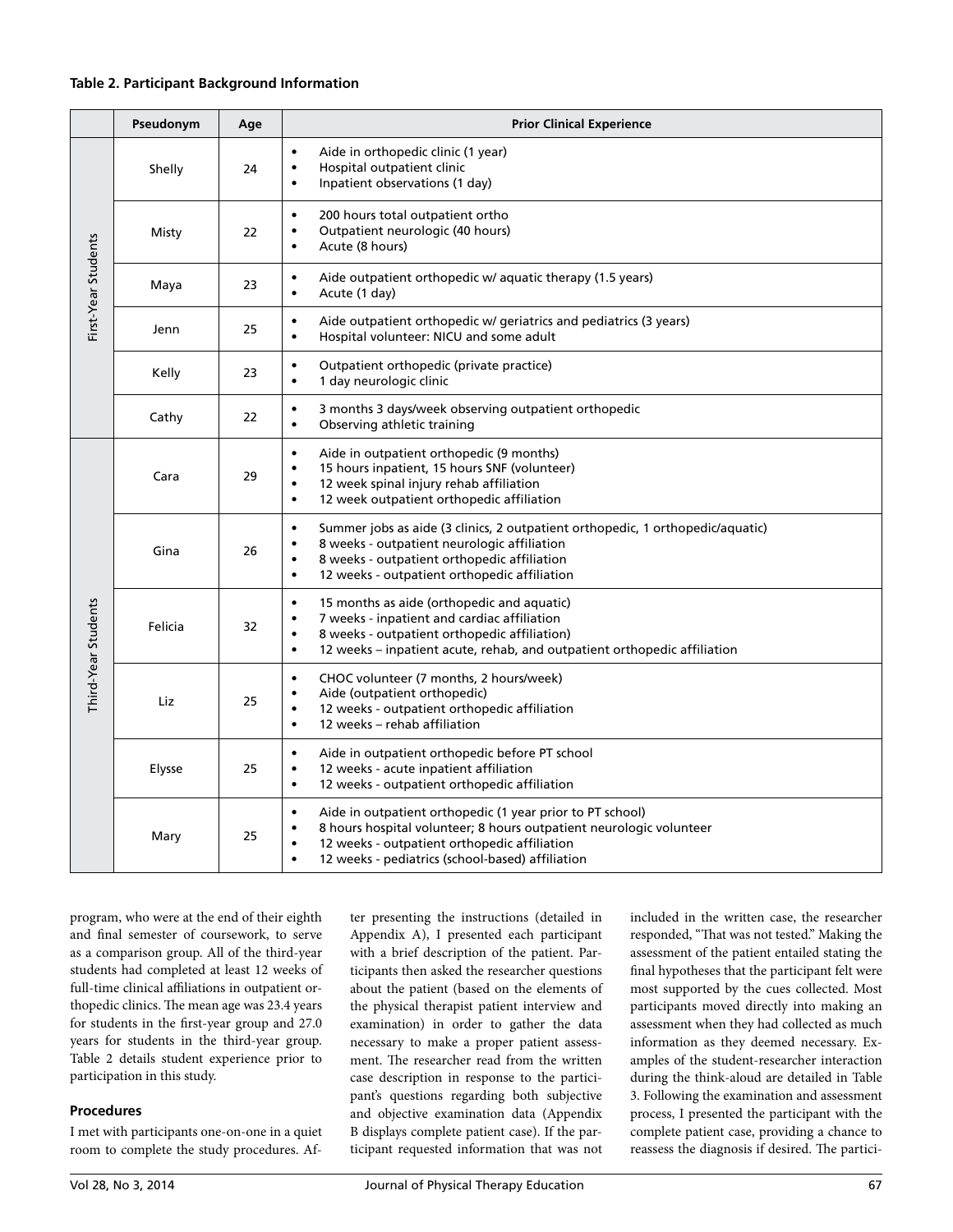# **Table 3. Examples of Think-Aloud Student (S) –Researcher (R) Interactions**

| Opening<br>interactions                          | R:<br>S:<br>R:<br>S:                                                             | You are working in an outpatient orthopedic clinic and you have a new patient on your schedule. Before<br>the patient walks in, you have the following information: Jana is a 50-year-old female complaining of<br>left shoulder pain with a gradual onset starting 6-months ago. She cannot associate the onset with any<br>specific incident or cause. She is complaining of difficulty with reaching upper cupboards and styling her<br>hair.<br>OK, the end?<br>That is the description you get. So you tell me, what are you thinking and where are you going?<br>OK, so first I wanna find out more about the pain and I would probably ask um Jana if she could um<br>either show me on herself where the pain is or if I had a diagram, if she could draw it on the diagram,<br>um where the pain was specifically in her shoulder, if it was anterior posterior in deep, superficial, as<br>stuff like that (Misty) |
|--------------------------------------------------|----------------------------------------------------------------------------------|------------------------------------------------------------------------------------------------------------------------------------------------------------------------------------------------------------------------------------------------------------------------------------------------------------------------------------------------------------------------------------------------------------------------------------------------------------------------------------------------------------------------------------------------------------------------------------------------------------------------------------------------------------------------------------------------------------------------------------------------------------------------------------------------------------------------------------------------------------------------------------------------------------------------------|
| Acquiring<br>patient<br>interview<br>information | S:<br>R:<br>S:<br>R:<br>S:<br>R:<br>S:<br>R:<br>S:                               | Has she had any other injuries associated with her shoulder?<br>Not with the L shoulder, but she had bursitis in her R shoulder 10 years ago.<br>Bursitis in the R, so nothing with the elbow or the wrist?<br>No other UE injuries<br>And nothing with the neck?<br>No neck injuries<br>OK, um, and what's her occupation like?<br>She is a receptionist at a dental office<br>So she sits a lot, not necessarily, I wonder if her desk height, well, uh, that wouldn't do it (motioning<br>typing on keyboard) (Jenn)                                                                                                                                                                                                                                                                                                                                                                                                      |
| Acquiring<br>objective<br>tests and<br>measures  | S:<br>R:<br>S:<br>R:<br>S:<br>R:<br>S:<br>R:<br>S:<br>R:<br>S:<br>R:<br>S:<br>R: | I guess lastly I shoulder check the strength and compare it to both sides. Of the shoulder, do you want<br>me to be specific?<br>Be specific about what muscles or actions you want to test<br>OK, so definitely flexion<br>Alright flexion on her right was considered within normal limits<br>OK<br>Flexion on her left was a 3+/5<br>Did she get pain with that? You would say that, right?<br>No pain<br>And then abduction?<br>Was also normal on the right, left was a 3+<br>3+, OK, external rotation?<br>External rotation was a 3/5 on the left<br>3/5, internal?<br>Internal actually wasn't tested (Elysse)                                                                                                                                                                                                                                                                                                       |
| Making the<br>assessment                         | S:<br>R:<br>S:                                                                   | like, in like, forward tilt [describing the scapula] and causing a lot of pain right here so that when she<br>further puts it in that position it causes a lot of pain for her. Um<br>So where is that taking you?<br>Um I'm taking, I guess that's taking me to a diagnosis. Um, and I would, I don't know what the formal<br>dx at all would be, but I would say that um she has trouble with posture and um it's putting a lot of<br>pressure on her inferior capsule so we would need to work on um work on her kyphosis her forward<br>head posture and um hopefully that would straighten out the humeral head in the glenoid fossa which<br>would naturally make it better when she would abduct her arm. (Maya)                                                                                                                                                                                                      |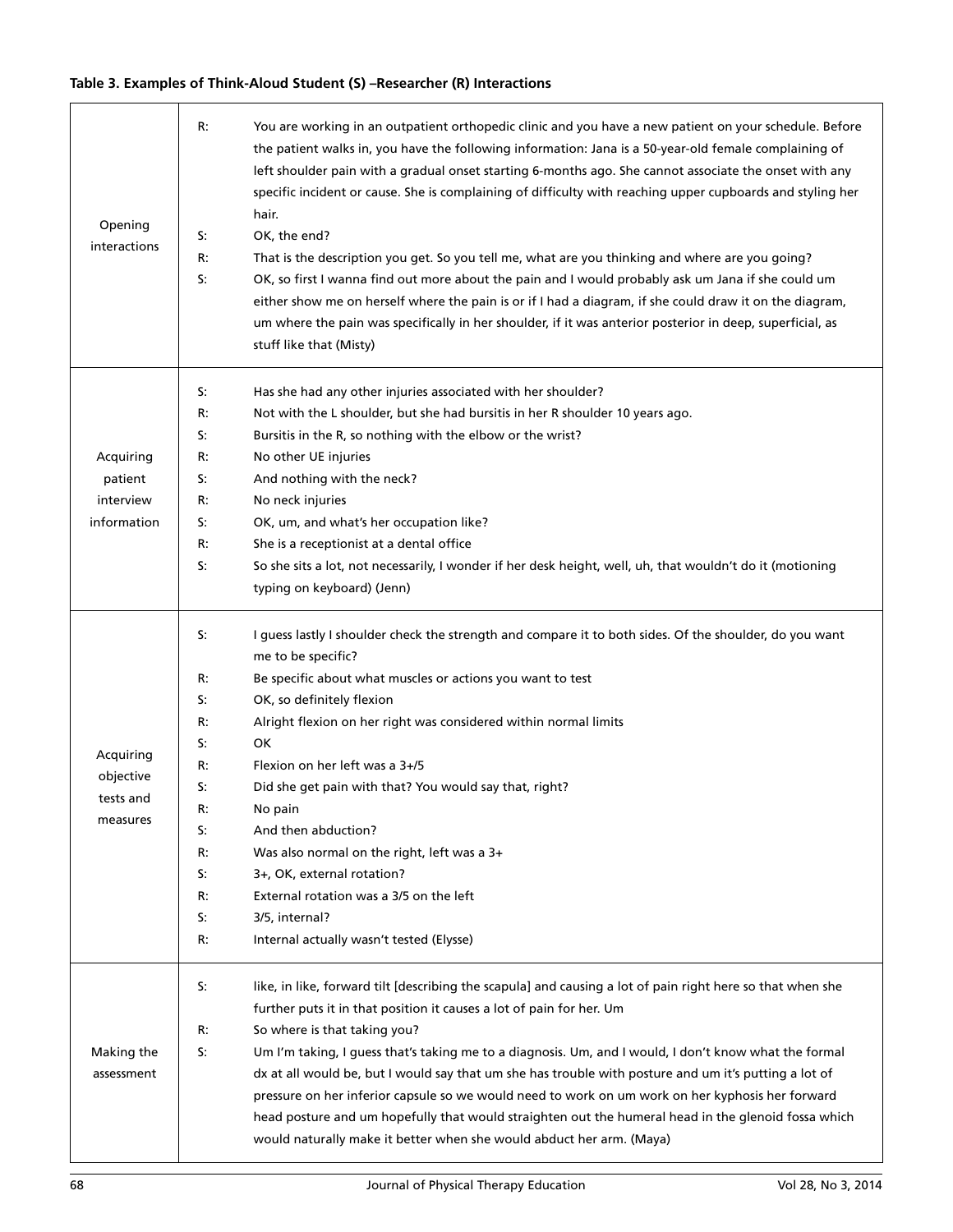#### **Table 4. Framework for Analysis**

| Coding<br>First Stage  | Information Collected<br>(Cues Acquired)             | Participant statements during the think-aloud eliciting information about the patient coded<br>for elements of PT exam both subjective and objective (defined by Guide to Physical Therapist<br>Practice <sup>38</sup> ). |
|------------------------|------------------------------------------------------|---------------------------------------------------------------------------------------------------------------------------------------------------------------------------------------------------------------------------|
|                        | Hypotheses<br>Generated                              | Any diagnostic idea <sup>3</sup> mentioned during the think-aloud coded for domains of ICF with additions for<br>emergent codes.                                                                                          |
|                        | <b>Hypothesis</b><br>Reconsideration<br>(Evaluation) | Mentioning a hypothesis again during the think-aloud (after collecting further information) and re-<br>evaluating that hypothesis in light of that information.                                                           |
| Second Stage<br>Coding | Strategy                                             | Defined by order and organization information collected and hypotheses generated, the nature of<br>hypotheses, and the relationship of the hypotheses to the information acquired.                                        |
|                        | <b>Stumbling Blocks</b>                              | Inappropriate interpretation of information collected or in incorrect hypothesis evaluation during<br>the think-aloud (based on information collected)                                                                    |
|                        | Thoroughness of<br>Examination                       | Information acquired during the think-aloud compared to diagnostic criteria (cues required for<br>diagnosis):<br>Missing information = insufficient cue acquisition to make the patient's correct diagnosis               |

#### **Table 5. Codes for Hypotheses and Assessmentsa**

| Source                         | Code          | <b>Definition</b>                                                                                             |
|--------------------------------|---------------|---------------------------------------------------------------------------------------------------------------|
| Derived From ICF <sup>39</sup> | Medical       | Health Conditions include diseases, disorders and injuries.                                                   |
|                                | Structure     | Body Structures include anatomical parts of the body such as bones, joints, muscles, and their<br>components. |
|                                | Function      | <b>Body Functions</b> are physiological or biomechanical functions of body systems.                           |
|                                | Activity      | Activity includes the execution of a task by an individual.                                                   |
|                                | Participation | Participation is involvement in a life situation.                                                             |
| Derived<br>From Data           | Phase         | Stage of healing includes inflammatory, fibroblastic, and remodeling phases.                                  |
|                                | Mechanism     | Mechanism of injury includes overuse, acute, and systemic.                                                    |

a For the final assessment, the modifier "incorrect" was added if the participant named an incorrect structure, diagnosis, or phase of healing.

pant then described a preliminary treatment plan for the patient based on findings. As each participant described how patient treatment would unfold, the researcher prompted concrete examples of treatment ideas.

In addition to thinking out loud through the process, 34-36 participants were allowed to write down their findings throughout the assessment and treatment-planning in order to help them remember and organize thought processes. However, they were not given any specifications about what to write down. Throughout the think-aloud process, I took notes on the type and order of information the participant acquired and the hypotheses formed. Immediately following the think-aloud, I used these notes to guide the interview regarding the participant's process through the patient case. I developed the interview questions based on the retrospec-

tive think-aloud and debriefing procedures in order to probe participant thinking at a level not possible during a concurrent thinkaloud.34,37 The think-aloud process and interviews were audiotaped, and all participant notes completed during the diagnostic and treatment-planning processes were collected for analysis. (See Appendix C for a complete interview guide).

## **Data Analysis**

Following each participant session, I transcribed all audio data from the think-aloud process and the interview. I used a 2-stage approach to coding and analysis. The first stage was derived directly from the adapted model of clinical reasoning (Figure 1), while the second stage of coding was built on the findings from the first, specifically examining the thoroughness of the examination process,

the types of reasoning errors committed, and the overall strategy employed. (See Table 4 for an overview of coding process).

In the first stage of coding (structural coding),<sup>38</sup> I coded all information sought by the participant during the think-aloud based on the categories of tests and measures defined by the American Physical Therapy Association (APTA) in the *Guide to Physical Therapist Practice*. <sup>39</sup> Participant statements made during the think-aloud involving evaluation of possible pathologies, structures responsible, or patient limitations were coded as hypotheses, based on Barrows and Feltovich's<sup>3</sup> definition of a hypothesis as any diagnostic idea or structure/process associated with the patient's condition. I then categorized each hypothesis for diagnostic category based on the domains of the ICF, $40$  with slight modifications to account for the inclusion of assessment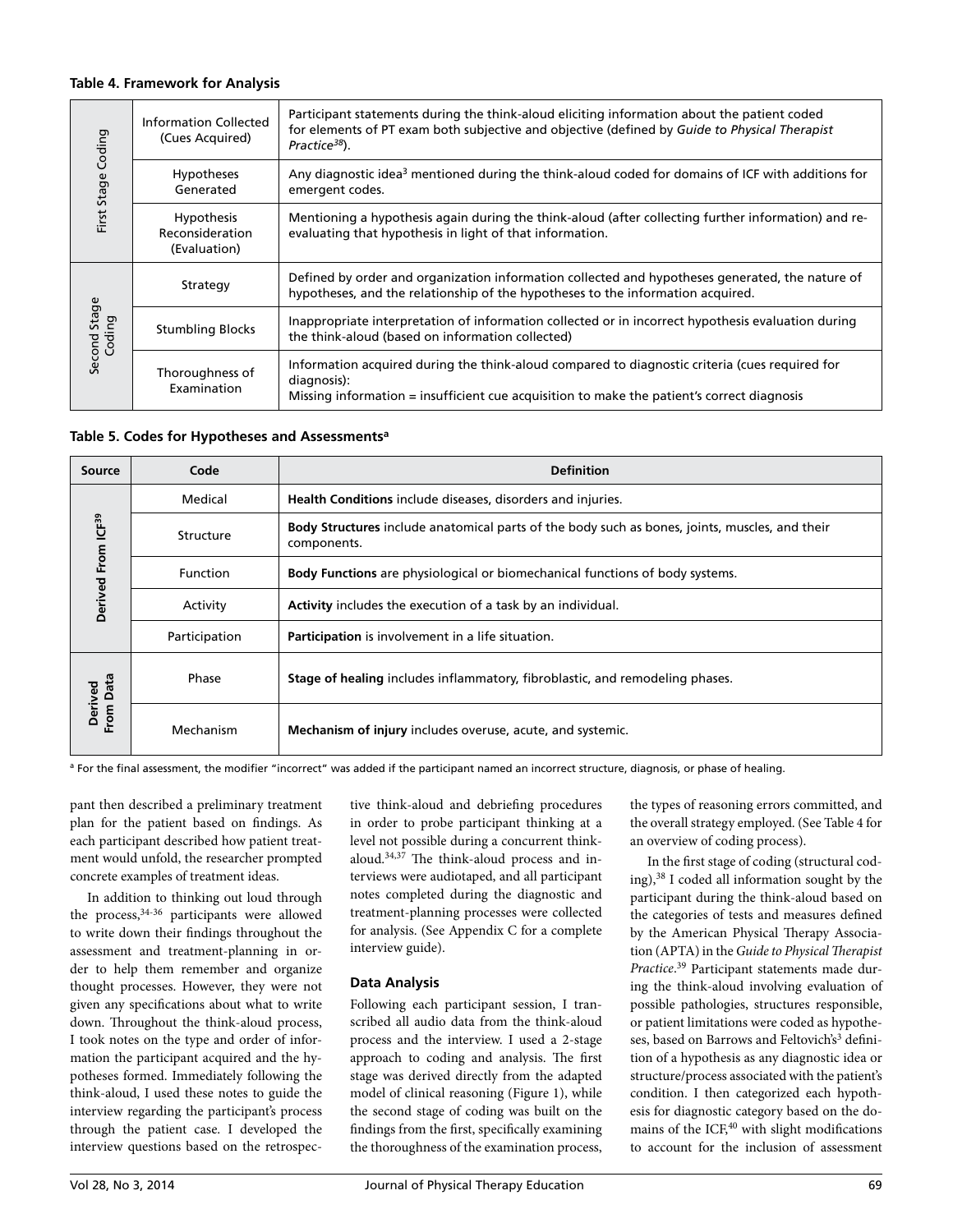# **Figure 2. Student Reasoning Strategies**

| <b>First-Year Students</b>                                                                                                   |                        |                                                          |           |                                                                                                                                                                                          |                                     | <b>Third Year Students</b>                                                                                             |                                                |                                                                                                                                                                                                                  |                     |                                                                                                                                                                             |                      |
|------------------------------------------------------------------------------------------------------------------------------|------------------------|----------------------------------------------------------|-----------|------------------------------------------------------------------------------------------------------------------------------------------------------------------------------------------|-------------------------------------|------------------------------------------------------------------------------------------------------------------------|------------------------------------------------|------------------------------------------------------------------------------------------------------------------------------------------------------------------------------------------------------------------|---------------------|-----------------------------------------------------------------------------------------------------------------------------------------------------------------------------|----------------------|
| Kelly                                                                                                                        | Misty                  | Cathy                                                    | Shelly    | Maya                                                                                                                                                                                     | Jenn                                | Gina                                                                                                                   | Felicia                                        | Mary                                                                                                                                                                                                             | Cara                | Liz                                                                                                                                                                         | Elysse               |
|                                                                                                                              | <b>Trial and Error</b> |                                                          |           |                                                                                                                                                                                          |                                     |                                                                                                                        |                                                |                                                                                                                                                                                                                  |                     |                                                                                                                                                                             |                      |
|                                                                                                                              |                        |                                                          |           |                                                                                                                                                                                          | <b>Following Protocol/Checklist</b> |                                                                                                                        |                                                |                                                                                                                                                                                                                  |                     |                                                                                                                                                                             |                      |
|                                                                                                                              |                        |                                                          |           | Rule-in/Rule-out                                                                                                                                                                         |                                     |                                                                                                                        |                                                |                                                                                                                                                                                                                  |                     |                                                                                                                                                                             |                      |
|                                                                                                                              |                        |                                                          |           |                                                                                                                                                                                          |                                     |                                                                                                                        | <b>Hypothetico-Deductive</b>                   |                                                                                                                                                                                                                  |                     |                                                                                                                                                                             |                      |
|                                                                                                                              |                        |                                                          |           |                                                                                                                                                                                          |                                     |                                                                                                                        |                                                |                                                                                                                                                                                                                  |                     | Pattern<br>Recognition                                                                                                                                                      |                      |
|                                                                                                                              |                        |                                                          |           |                                                                                                                                                                                          |                                     |                                                                                                                        | Reasoning about Pain                           |                                                                                                                                                                                                                  |                     |                                                                                                                                                                             |                      |
|                                                                                                                              |                        |                                                          |           |                                                                                                                                                                                          |                                     |                                                                                                                        | <b>Strategies Used in Clinical Reasoning</b>   |                                                                                                                                                                                                                  |                     |                                                                                                                                                                             |                      |
|                                                                                                                              | <b>Trial and</b>       |                                                          | Following |                                                                                                                                                                                          | Rule-in/                            |                                                                                                                        | Hypothetico-                                   |                                                                                                                                                                                                                  | Pattern             |                                                                                                                                                                             | Reasoning            |
|                                                                                                                              | Error                  |                                                          | Protocol  |                                                                                                                                                                                          | Rule-out                            |                                                                                                                        | <b>Deductive</b>                               |                                                                                                                                                                                                                  | Recognition         |                                                                                                                                                                             | about Pain           |
| No hypothesis or<br>plan from<br>beginning, moving<br>from one structure<br>to another with no<br>clear line of<br>reasoning |                        | Trving to remember<br>exam forms from<br>clinic or class |           | Beginning with one<br>or more<br>hypotheses, testing<br>to include or<br>exclude then<br>moving to next<br>hypothesis;<br>Rudimentary<br>version of<br>hypothetico-<br>deductive process |                                     | Generating<br>hypotheses and<br>or rule in. Able to<br>shift hypotheses if<br>data conflict with<br>primary hypothesis | using organized plan<br>of testing to rule out | Making a primary<br>matching patient<br>description to prior<br>patients from<br>experience. Using<br>examination to<br>confirm hypothesis,<br>and explaining data<br>findings in light of<br>proposed diagnosis | hypothesis based on | Using the<br>description of the<br>factors to guide<br>reasoning, Focused<br>on biomedical<br>aspects with<br>considerations of<br>chronicity and<br>severity/irritability. | pain and aggravating |

of mechanism of injury and stage of healing (summarized in Table 5). I selected the ICF as a taxonomy for categorizing student hypotheses because it allows for identification of the consequences of the injury process, which are relevant to PT intervention, as well as the diagnosis of the injury itself.<sup>20</sup> For each participant, I tallied the number of hypotheses formed in each category. Additionally, I coded each participant's final assessment of the patient using the same system. In the second stage of analysis (pattern coding), 38 I identified each participant's strategy for approaching the patient examination and evaluation, based on the patterns of information collected and hypotheses considered (Figure 2). I also analyzed the information collected by students during the think-aloud to determine if they considered the patient's quantity and quality of movement.

Using expert consensus of diagnostic criteria for adhesive capsulitis<sup>41</sup> (the simulated patient's diagnosis) during the second stage of coding, I categorized participants as missing diagnostic information if their think-aloud process did not include all critical factors. I coded participant statements that contained a misinterpretation of examination findings as stumbling blocks. These included misguided examination findings, and conclusions or hypothesis formed by inadequate or inappropriate findings. These data were analyzed alongside the information sought and used to identify how the participants managed concepts with which they had limited knowledge (Table 4).

Data from the treatment planning portion of the think-aloud task were coded for elements of physical therapy intervention as defined by APTA.39 I compared participant interventions to examination findings, as well as the interventions indicated as effective for the patient's condition (based on current physical therapy literature).42-44 I also considered participant interview data regarding sources of knowledge<sup>45</sup> for their interven-

tions in determining the strategy used for planning treatment. Finally, I noted student comments that indicated a preference for interaction with a real patient.

In order to triangulate across data collection methods $46,47$  (think-aloud, problem-solving and interview data), I created a process sheet for each participant, detailing the order of information collected and hypotheses generated. Next, I inserted relevant interview data as memos that corresponded to each stage of the problem-solving process. I then compared these process sheets with the notes the participant had taken during the patient case problem. This process allowed for direct comparison between think-aloud and interview comments on each aspect of the patient case problem.<sup>37</sup> In order to enhance the dependability of the analyses, I maintained an audit trail, linking the development of the analyses to the original data transcripts.47 At each stage of analysis, I discussed my findings and the data with colleagues in physical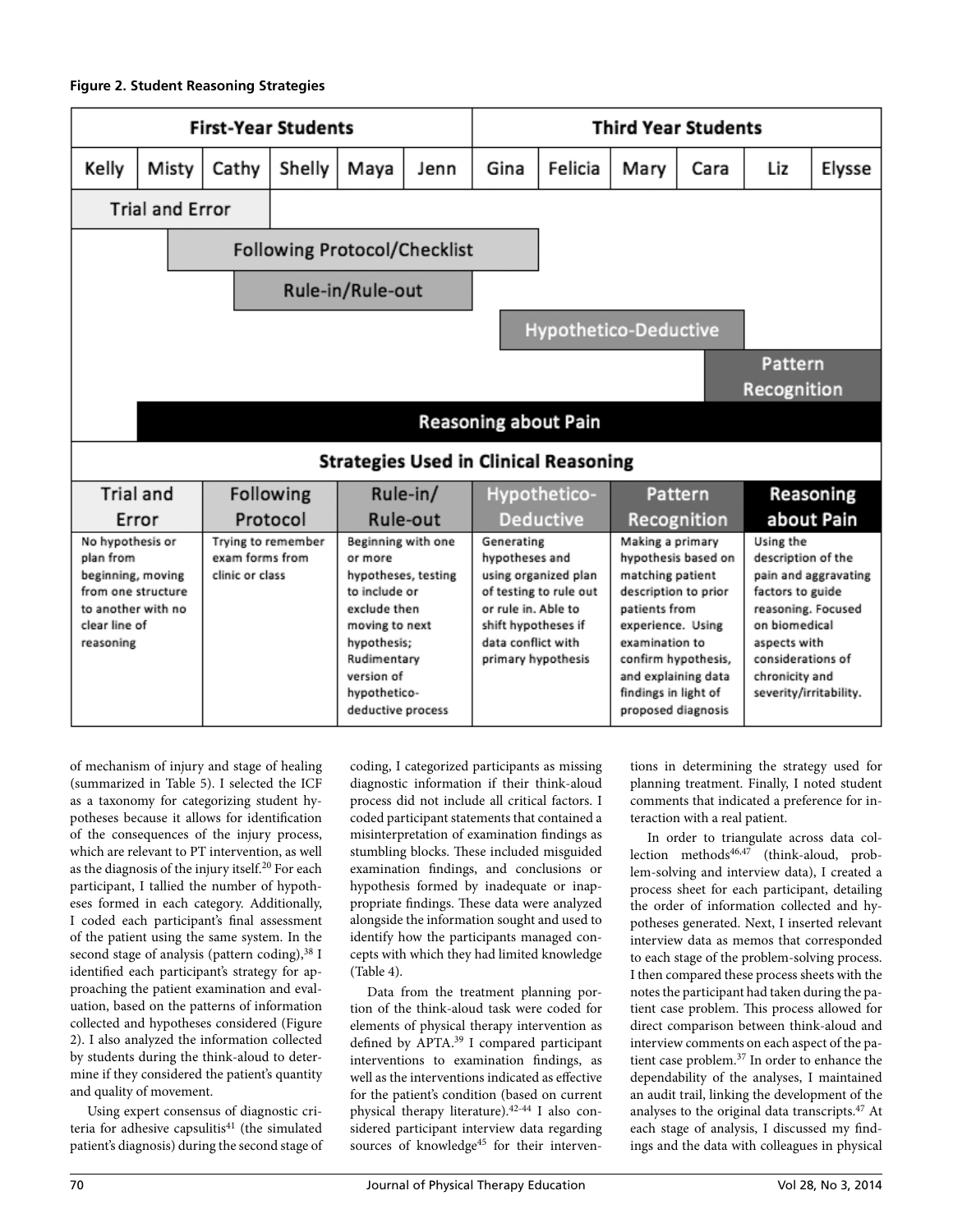# **Table 6. Examples of Reasoning Strategies**

|                           | "I'm trying to figure out which muscles do rotation (laughs) I guess the right SCM, there we go (turning head) the<br>right SCM. Ok, but when she would rotate left, she felt tight on the left." (Misty, think-aloud)                                                                                                                                                                                                                                                                                                                                                                                                                         |
|---------------------------|------------------------------------------------------------------------------------------------------------------------------------------------------------------------------------------------------------------------------------------------------------------------------------------------------------------------------------------------------------------------------------------------------------------------------------------------------------------------------------------------------------------------------------------------------------------------------------------------------------------------------------------------|
| Considering<br>Movement   | "I would like to, watch her perform her activity, so actually lifting and putting things overhead in the cabinet and<br>while she's doing that I would also like to know how much weight the thing is that she's lifting or carrying so how<br>heavy those things are and what compensations did I see?" (Gina, think-aloud)                                                                                                                                                                                                                                                                                                                   |
|                           | "I'm continuing my thought process with adhesive capsulitis based on her pattern of movement. Especially with<br>females they try to hike their shoulder through their neck, cuz they can't get that range." (Liz, think-aloud)                                                                                                                                                                                                                                                                                                                                                                                                                |
|                           | "OK so now because the pain's radiating, I have a feeling there's some sort of nerve being pinched, and because of the<br>dull achey sensation, I feel like it's something in the joint that has some sort of insult or injury." (Jenn, think-aloud)                                                                                                                                                                                                                                                                                                                                                                                           |
| Reasoning About Pain      | "I'm thinking it's musculoskeletal.  some kind of muscular strain, or ligamentous or capsular, problem because if it<br>was in the joint itself, I feel like it would hurt all the time rather than just with the overhead motion. And if it's better<br>with rest it seems like it could just be like an overuse injury, or even impingement if it's only overhead motion. But if<br>it's a dull aching, I don't think impingement would produce a dull aching. I think that would be more like a sharp pain.<br>So, I'm thinking, ligamentous or muscular." (Shelly, think-aloud)                                                            |
|                           | "Usually neurological symptoms have people describe it as tingly or zinging. So the fact that it's an ache. It doesn't<br>really coincide with the typical description of a neurological symptom." (Elysse, think-aloud)                                                                                                                                                                                                                                                                                                                                                                                                                       |
|                           | "Let me think, I don't know, I don't think I know, I'm trying to think of the different structures in the shoulder now<br>like, acromion, humerus. So there's joints. Ok glenohumeral joint, acromioclavicular joint, and there's another joint. Oh<br>no! I honestly don't know. Where would I go from here? I'm kind of stuck." (Misty, think-aloud)                                                                                                                                                                                                                                                                                         |
| <b>Trial and Error</b>    | "I can't think of any ligament tests or ones that I would do, mainly because we haven't talked about the shoulder<br>a whole lot, so I can't really think of anything. I guess I would probably palpate and to see if the pain was localized<br>to right around the shoulder joint or if it extends anywhere else. Maybe ask if there's any referred pain. If she's<br>getting pain in any other areas, and then maybe if there is referred pain you might consider that it would be nerve<br>impingement. So, I guess I would test compression of the spine to see if that can reproduce any of her symptoms at<br>all." (Kelly, think-aloud) |
|                           | "Let me think. Social history, current history, past medical history. So right now I'm trying to think. Dr. B. gave us a<br>little sheet that she likes to use to fill out, and I'm trying to visualize the sheet and see if I completed all of her items."<br>(Misty, think-aloud)                                                                                                                                                                                                                                                                                                                                                            |
| Following Protocol        | "Well in my mind I was trying to go through the patient eval form, and because it's (pain) on the top of the form."<br>(Cathy, interview)                                                                                                                                                                                                                                                                                                                                                                                                                                                                                                      |
|                           | "It kind of threw me off not having an evaluation sheet, because that cues me when I do get off track or if the patient<br>goes on a tangent it refocuses me. So not having that I was constantly in my head thinking what comes next, what<br>comes next that's why I was more sporadic. I feel because I didn't have a set guide to follow. Otherwise, I was just<br>trying to remember everything I needed to ask. And I did forget things and had to ask you later." (Gina, interview)                                                                                                                                                     |
|                           | "So I would static muscle test. To kind of rule in or out joint versus muscular versus ligamentous." (Shelly, think-aloud)                                                                                                                                                                                                                                                                                                                                                                                                                                                                                                                     |
| Rule out<br>Rule in/      | "I'm thinking that she might have an impinged capsule or something like that. Maybe a hypomobile capsule that hurts<br>on the, inferior capsule or something. Or the tendon, the supraspinatus tendon, maybe has a tear so I would do a<br>static test, and then I would probably palpate that (the tendon) because we learned the musculotendinous unit. And<br>then I would palpate. So static, stretch, and then palpate." (Maya, think-aloud)                                                                                                                                                                                              |
|                           | Frozen shoulder, rotator cuff, overuse. So I'm kind of thinking overuse the least, so I want to rule it out first. So my<br>question for her would be does she participate in any sports, activities where she uses her shoulder a lot? Is she a<br>swimmer? Does she enjoy swimming or is she a tennis player? (Felicia, think-aloud)                                                                                                                                                                                                                                                                                                         |
| Hypothetico-<br>Deductive | I would want to ask more about her activity. What she's been doing leading up to that (her injury)? But definitely<br>the first thing that comes to mind is impingement. I'd do more tests for that. And then ask about histories of falls or<br>anything that would maybe have a little possible tear in the shoulder leading up to some kind of space occupying<br>lesion. And then go on from those questions. (Mary, think-aloud)                                                                                                                                                                                                          |
| Recognition               | OK so right now I'm thinking, insidious onset of maybe an adhesive capsulitis, she fits into that general population.<br>Especially with flexion and external rotation. (Liz, think-aloud)                                                                                                                                                                                                                                                                                                                                                                                                                                                     |
| Pattern                   | So kind of fitting this person, each piece of info, trying to say, OK, who have I treated and who have I seen that was<br>similar to that and what did they have and how did I treat them. (Cara, interview)                                                                                                                                                                                                                                                                                                                                                                                                                                   |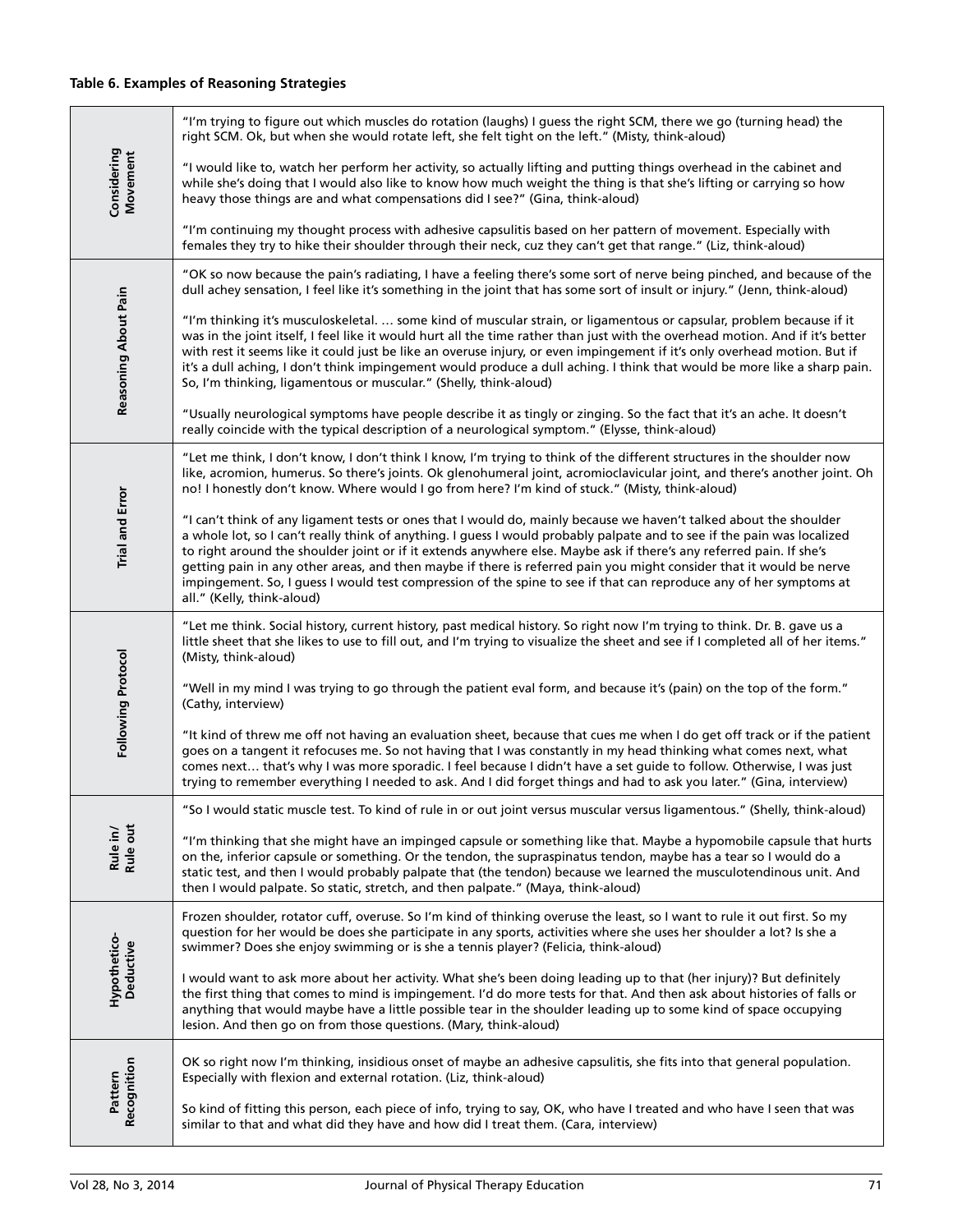therapist education in order to clarify my interpretations and probe for any biases.

## **RESULTS**

Figure 2 summarizes the reasoning strategies used by the participants. The 12 participants demonstrated 6 different strategies with varying levels of sophistication as they completed the think-aloud process. Most participants used a combination of 2 or more strategies through different portions of the think-aloud. Each strategy included consideration of movement, as indicated by the information the participants gathered about the patient. For example, all of the third-year students considered observational movement analysis, active range of motion, and passive range of motion in developing and evaluating their hypotheses. All first-year students considered at least 1 movement factor, such as active range of motion or strength. All participants, except 1 first-year student, used the strategy "reasoning about pain." Several firstyear participants struggled to use the strategy appropriately, interpreting any radiating pain as indicating nerve injury, for example. Other first-year students appropriately interpreted the patient's pain descriptions as indicative of soft tissue or joint injury, and were able to use this information to guide the remainder of their examination. One third-year student used the "following protocol" strategy in a process more similar to the first-year students than to the other third-year students. Table 6 presents participant quotations illustrating these strategies.

Figure 3 and Table 7 summarize the students' hypotheses generated during the examination process. There was no difference between first-year and third-year students in the mean number of hypotheses generated (mean 12.83 for first-year, 13.17 for thirdyear, median 12.5 for both groups). Overall, the first-year students generated more hypotheses categorized as structure, while the third-year students generated more hypotheses focused on medical diagnoses. Both groups generated an equal number of function hypotheses, while all other categories were mentioned less frequently. Third-year students reconsidered hypotheses they had generated an average of 4.5 times, while firstyear students only reconsidered hypotheses an average of 1.8 times. The categories of the students' final assessments followed closely to the hypotheses they had generated (Table 8 and Figure 4). Similar to their hypotheses generated, the first-year students' final assessments focused on the anatomical structure and function categories, while the third-year students primarily made medical diagnoses their final assessment.



#### **Table 7. Contingency Table for Student Hypotheses**

| <b>Hypothesis Category</b> | <b>First-Year Students</b> | <b>Third-Year Students</b> | Total         |
|----------------------------|----------------------------|----------------------------|---------------|
| Medical                    | 9                          | 36                         | 45            |
| Structure                  | 44                         | 21                         | 65            |
| Function                   | 10                         | 10                         | 20            |
| Activity                   |                            |                            | $\mathcal{P}$ |
| Phase                      | 7                          | 4                          | 11            |
| Mechanism                  | 6                          | 7                          | 13            |
| Total #                    | 77                         | 79                         | 156           |

**Table 8. Contingency Table for Assessments**

| Assessments                | First-Year total | <b>Third-Year Total</b> | Total         |
|----------------------------|------------------|-------------------------|---------------|
| Medical                    |                  | 5                       | 6             |
| Structure                  | 2                | 0                       | $\mathcal{P}$ |
| <b>Incorrect Structure</b> |                  | O                       |               |
| Function                   | 3                | 4                       |               |
| Activity                   |                  |                         | $\mathcal{P}$ |
| Mechanism                  |                  | 0                       |               |
| Phase (incorrect)          |                  | 0                       |               |
| Total #                    | 10               | 10                      | 20            |

Information critical for diagnosis was based on expert consensus of diagnostic criteria for adhesive capsulitis.<sup>41</sup> Five of the 6 first-year students failed to solicit at least 1 piece of critical diagnostic information, while all of the third-year students successfully collected all critical diagnostic information.

Participant reasoning and decisionmaking in the face of uncertain information (stumbling blocks) followed 3 primary patterns. Each first-year student demonstrated at least 1 stumbling block during the patient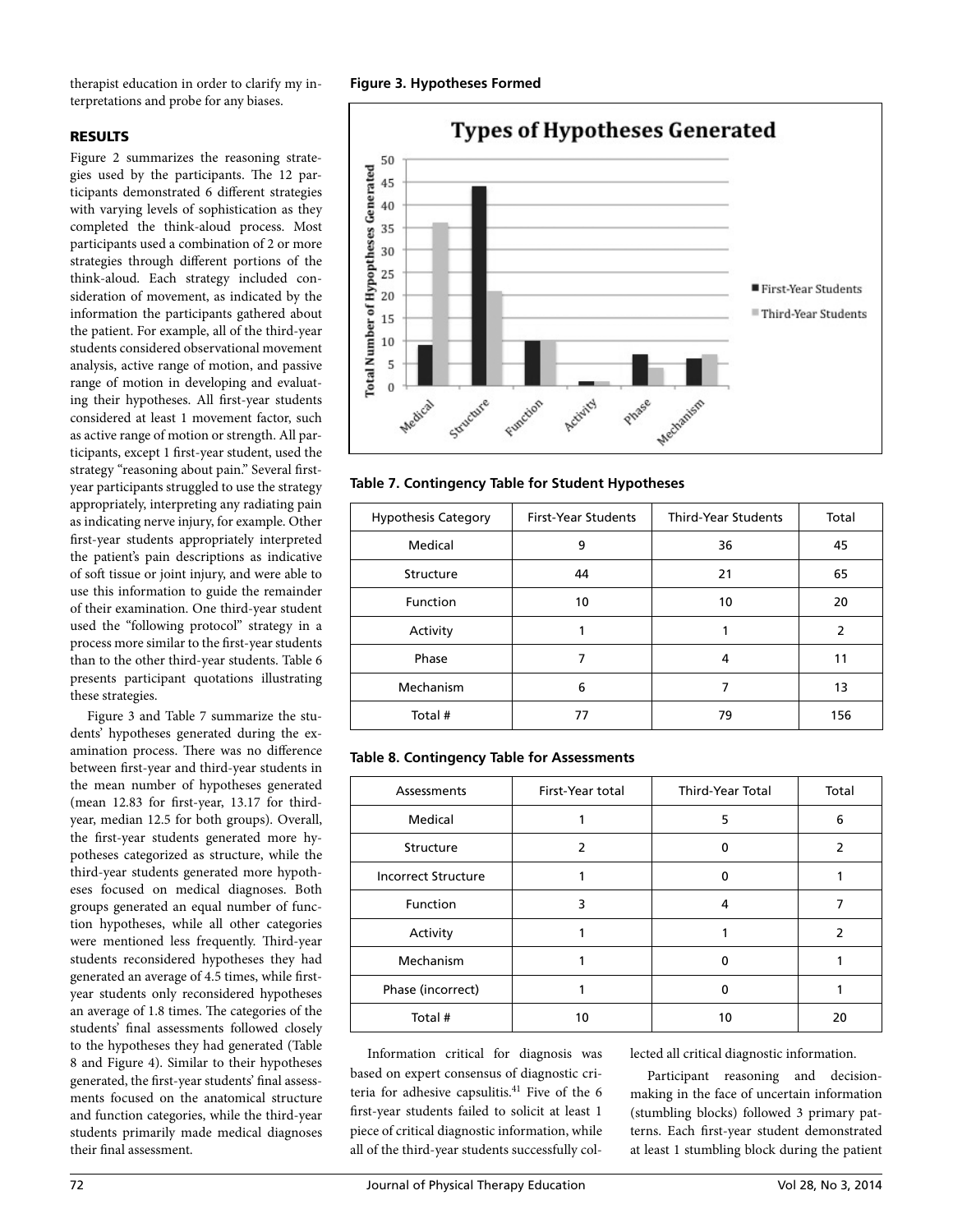

**Figure 5. Treatment Interventions Selected**



assessment process. Four first-year students jumped to conclusions by taking 1 piece of information that was necessary but not sufficient for final decision-making. They then made the assessment without considering the other findings necessary for drawing that conclusion. Two first-year students demonstrated perseveration, while taking necessary, but insufficient pieces of diagnostic information to rule in particular hypothesis. They then continued to rationalize that hypothesis as other information was collected, even when it ran counter to the participant's conclusion. Two first-year students demon-

strated disregard when they chose to ignore unfamiliar information and move on, ruling it out because they did not know how to assess it.

Figure 5 summarizes the students' selected interventions. Third-year students included an average of 6.2 interventions in their plans, while first-year students included an average of 3.5. The third-year students' interventions focused on joint mobilization, stretching, range of motion, home exercise programs, patient education, and strengthening exercises, which have all been included in the literature on physical therapy interventions for adhesive capsulitis.42-44

Table 9 provides examples of the students' approaches to treatment planning. Firstyear students focused on strengthening and postural reeducation, with most students indicating they felt the patient's pain level was too high for stretching or mobilization. Third-year students tailored their treatment plans with considerations for the specific patient as an individual, including attention to the patient's activity preferences, while the first-year students based their plans on their general concept of a shoulder patient. Additionally, third-year students considered the patient's prognosis (based on information collected during the examination) in determining how long and how intense the interventions should be. Finally, all thirdyear students cited patients with adhesive capsulitis that they had treated in the clinic as their primary source for treatment ideas. In contrast, first-year students drew on personal experience with shoulder injuries and observations of other PTs treating patients. . Overall, third-year students indicated they would have preferred to interact with a real patient, while first-year students reported being comfortable with the simulated experience.

# **DISCUSSION**

This study has described the strategies and patterns of reasoning used by first- and thirdyear Doctor of Physical Therapy students in completing a clinical case scenario. The reasoning strategies indicate a hierarchy of sophistication, with individual participants demonstrating combinations of patterns at times. This finding suggests that as one develops towards greater sophistication in reasoning, incorporation of advanced strategies with simpler familiar patterns becomes commonplace. The use of multiple strategies, especially the combination of the hypothetico-deductive model and pattern recognition (used by some third-year students), may offer problem-solving flexibility, similar to the approaches used by expert physicians.10

The hierarchy of sophistication in the strategies employed by students supports the knowledge-based theories of clinical reasoning. Using the trial-and-error strategy requires minimal organization of knowledge. In contrast, using pattern recognition requires extensive working knowledge of diagnoses and enabling factors. The rule-in/rule-out strategy requires knowledge of conditions necessary to include a hypothesis, while the hypothetico-deductive process requires advanced knowledge in order to generate appropriate hypotheses earlier in the process. As students develop greater working knowledge of clinical conditions, they can advance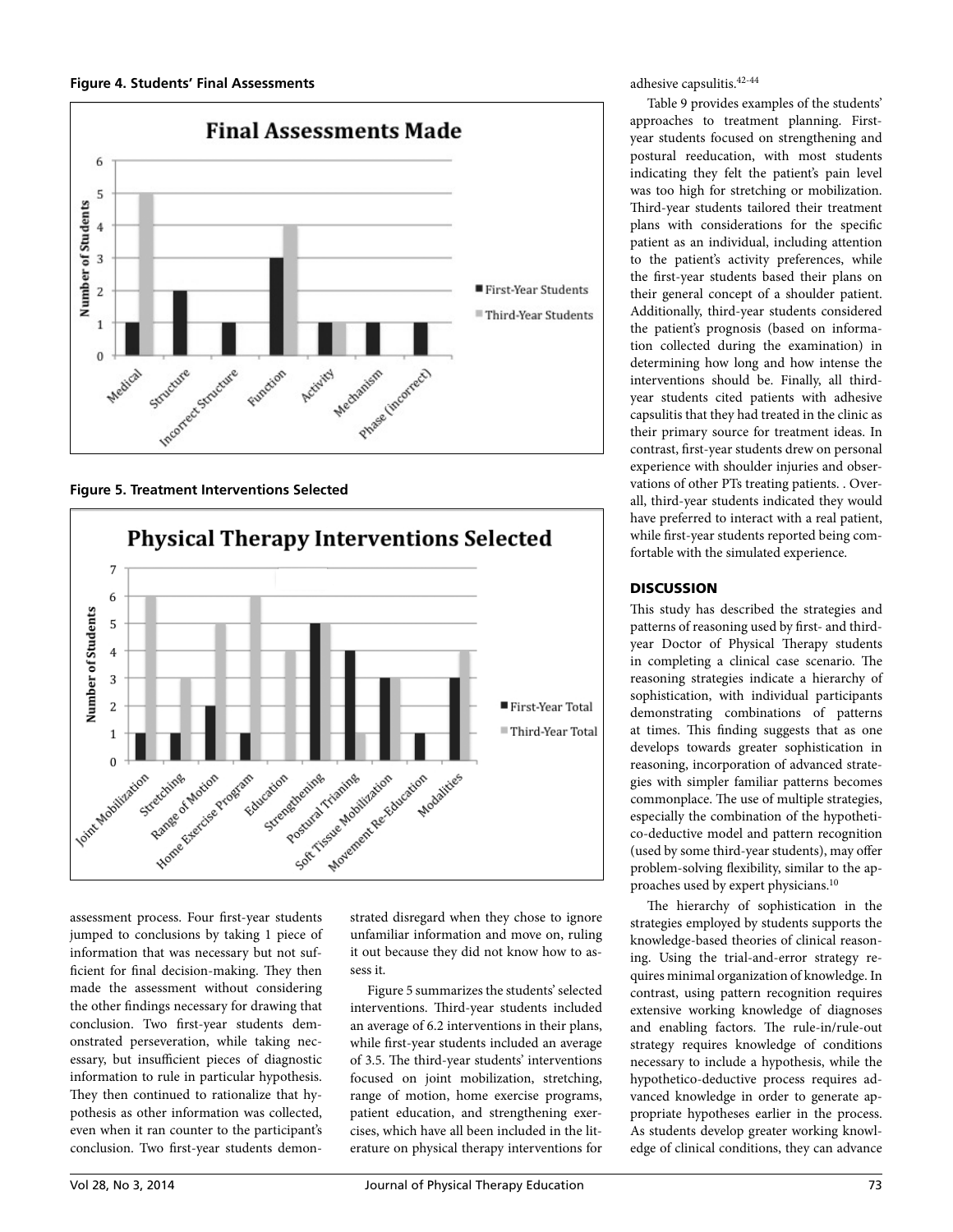#### **Table 9. Student Quotations From Treatment Planning**

| Treatment Selected               | "I'm assuming that she's still kind of inflamed. So I would want to work on decreasing that before I really did any movement,<br>cuz I would, they would just continue to provoke the pain. So yeah, I would just do rest and ice um, maybe um some heat, like<br>a heat packs um, if there is any kind of like muscular problems that are like, you know, pulling the spine. That are you know,<br>impinging the nerves, to try to get them relaxed. But yeah, I wouldn't do ROM or strength training quite yet." (Kelly, first-year,<br>think-aloud)<br>"So, the treatment plan would be, to work on her posture, so to maybe stretch out the pecs to get her, to get her chest to open<br>up so she can, bring her shoulders back so you want to work on retracting the shoulders as well um, and then also work on her<br>forward head posture so that she can get more of her upper spine." (Jenn, first-year, think-aloud)<br>"I would try to help strengthen um the posterior neck muscles either by having her do isometric things by like having my hand<br>here to Ok push against my hand, try to move my hand, different things just strengthening her neck. And then different things<br>at home, too, like tilt your review window just up a little bit, that kind of forces you to, I have to do that too, so that's why I<br>know that. But, as for the actual shoulder and the actual shoulder pain, I still really couldn't tell you much about that!" (Misty,<br>first-year, think-aloud) |
|----------------------------------|--------------------------------------------------------------------------------------------------------------------------------------------------------------------------------------------------------------------------------------------------------------------------------------------------------------------------------------------------------------------------------------------------------------------------------------------------------------------------------------------------------------------------------------------------------------------------------------------------------------------------------------------------------------------------------------------------------------------------------------------------------------------------------------------------------------------------------------------------------------------------------------------------------------------------------------------------------------------------------------------------------------------------------------------------------------------------------------------------------------------------------------------------------------------------------------------------------------------------------------------------------------------------------------------------------------------------------------------------------------------------------------------------------------------------------------------------------------------------------------------------------------|
|                                  | "I felt like since we did see a lot of shoulder patients, that it kind of gave me like a foundation of exercises to pick from that I<br>could apply to what I think her diagnosis was." (Shelly, first-year, interview)<br>"And I was trying to actually picture myself in the clinic to see if, you know, I could, remember any patients that we had seen                                                                                                                                                                                                                                                                                                                                                                                                                                                                                                                                                                                                                                                                                                                                                                                                                                                                                                                                                                                                                                                                                                                                                   |
| Specificity of Treatment         | with the shoulder or any shoulder problems. Not, and not any specific shoulder problems, just any shoulder problems." (Cathy,<br>first-year, interview)                                                                                                                                                                                                                                                                                                                                                                                                                                                                                                                                                                                                                                                                                                                                                                                                                                                                                                                                                                                                                                                                                                                                                                                                                                                                                                                                                      |
|                                  | "I would start hands on with her. Just doing some joint mobilizations, kinda to stretch out the capsule a little bit, obviously<br>explain to her what I'm doing. Specifically inferior was the most restricted, so definitely working on the inferior glide. Also she<br>was anteriorly seated so, posterior glides. And, getting more functional activities, so practicing reaching for things, cuz she has<br>difficulty with that." (Elysse, third-year, think-aloud)                                                                                                                                                                                                                                                                                                                                                                                                                                                                                                                                                                                                                                                                                                                                                                                                                                                                                                                                                                                                                                    |
|                                  | "And then I would probably, at the end of all of this, possibly for pain relief, maybe TENS. Maybe not, it kinda depends if she's<br>had it before, some people love it, some people hate it, some people can't tolerate it, you put it on them, you turn it up a tiny<br>bit and they're crawling off the table." (Felicia, third-year, think-aloud)                                                                                                                                                                                                                                                                                                                                                                                                                                                                                                                                                                                                                                                                                                                                                                                                                                                                                                                                                                                                                                                                                                                                                        |
| Considering Prognosis            | "my main goal is to help her maintain as much function as possible and keep her strength from decreasing as much as<br>possible. So I wanna do, range of motion especially into external rotation, so like towel slides and then sustained holds. So we<br>can get that capsule stretch, stretched out. But because of the pathology itself, that's gonna be a long time of doing that before<br>we see a lot of anything. So my main goal is scapular stabilizers lots of shoulder and then soft tissue to the upper traps to help<br>with decreasing pain in that area." (Liz, third-year, think-aloud)                                                                                                                                                                                                                                                                                                                                                                                                                                                                                                                                                                                                                                                                                                                                                                                                                                                                                                    |
|                                  | "And then I'd try to start educating my patient on what a frozen shoulder is, being that it's where the capsule gets tight, and<br>it has a freezing, a frozen and a thawing stage that, we can try, we can help with. But it has its, a mind of its own. It's going to<br>take its time and what we'll do while you're, while it's going through this, is we'll keep you moving as much as we can. We will<br>keep you, keep your range of motion, we'll, we'll help you try to keep you strengthening, we'll help get you to that thawing<br>point." (Felicia, third-year, think-aloud)                                                                                                                                                                                                                                                                                                                                                                                                                                                                                                                                                                                                                                                                                                                                                                                                                                                                                                                    |
|                                  | "So you think about that, you think of everything that you've learned in the past 4 weeks, which is all like the subjective the<br>testing and what that means. And then, I felt like that would be really hard and then trying to communicate that to a patient,<br>and not making myself seem like I don't know what I'm doing." (Shelly, first-year, interview)                                                                                                                                                                                                                                                                                                                                                                                                                                                                                                                                                                                                                                                                                                                                                                                                                                                                                                                                                                                                                                                                                                                                           |
| Difference from a Rea<br>Patient | "I think when they're in front of you and you're, like eye contact, I think I would have been more organized, just leading off<br>her, well, like when you're abstractly thinking of this patient, and what they look like and how they responded to you, and I<br>don't know, I would have had a lot more flow." (Mary, third-year, interview)                                                                                                                                                                                                                                                                                                                                                                                                                                                                                                                                                                                                                                                                                                                                                                                                                                                                                                                                                                                                                                                                                                                                                              |
|                                  | "I'm more of a visual person. So, if I'm working on a person or like very hands on. Like, it wouldn't be as choppy. And it helps<br>organize my thoughts. So if I can visualize it, like, oh this is what I forgot." (Liz, third-year, interview)                                                                                                                                                                                                                                                                                                                                                                                                                                                                                                                                                                                                                                                                                                                                                                                                                                                                                                                                                                                                                                                                                                                                                                                                                                                            |

from the rule-in/rule-out strategy to the hypothetico-deductive process.The relationship between student levels of available knowledge and reasoning strategies employed provides support for the knowledge-based theories of clinical reasoning.

The reasoning processes used by students in this study reflect those described in the clinical reasoning literature in several ways. Similar to patterns noted in medical students during think-aloud case study assessments, first-year students focused hypotheses on anatomical structures, while third-year students focused on medical diagnoses.29 The difference in focus between first- and third-year student hypotheses is likely generated from their respective coursework as at the time of this study. First-year students had only completed their foundational science courses, while third-year students had already com-

pleted extensive clinical coursework and affiliations. Comparing the treatment-planning processes of first- and third-year students revealed that third-year students gave much greater consideration to the patient as an individual. This discrepancy in patient consideration is similar to the differences described between novice and expert PTs in practice.16,48 Although the task used in this study did not allow direct student-patient in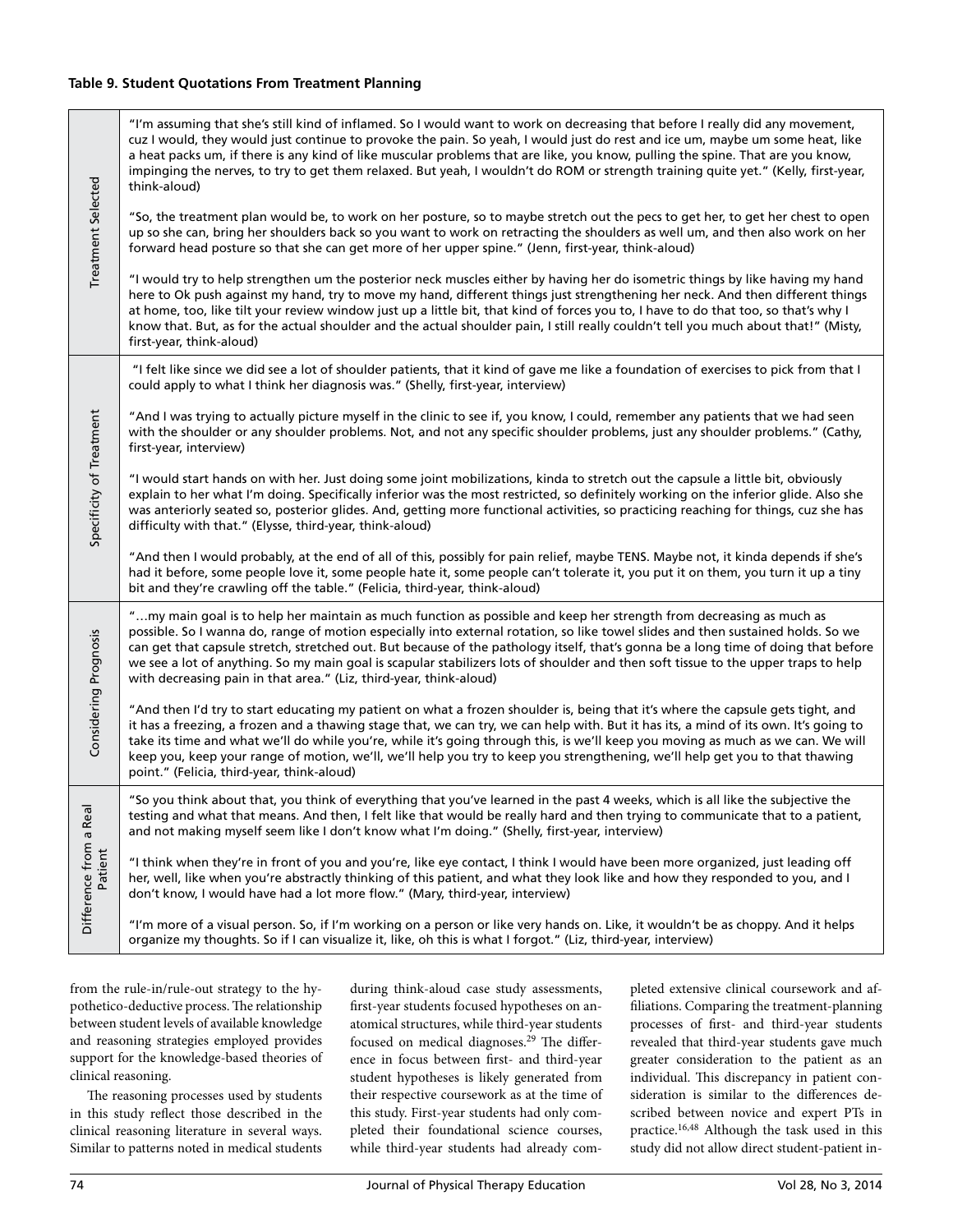teraction, the majority of third-year students indicated that they would have preferred engaging with a real patient. First-year students, however, felt the study task was easier to complete than an actual patient encounter.

Several other factors revealed in studies of expert and novice physical therapists are relevant to the behaviors of first-year students in this study. Jensen et al<sup>16,48</sup> noted that novice clinicians in their studies were more mechanical and bound to external structures (protocols, evaluation forms) than experts. At the time of this study, first-year students had been provided with a structured form and practice in completing their subjective interviews. While they were not provided with the form for this study, most first-year students tried to remember the form's content while completing the patient case. This study revealed that those who were able to use that external structure to support their preliminary reasoning processes used a more sophisticated (rule in/rule out) strategy during their objective examination. This suggests that while it may be restrictive at times, external support (evaluation sheets, protocols) provides developmental scaffolding that allows the novice to complete the reasoning process as sophisticated processes develop. Black et al $49$  acknowledged this progression away from external structure in their study of PT clinicians during their first year of practice.

All first-year participants in this study exhibited faulty reasoning at some point during the think-aloud process. This was caused by recently learned information that the students were struggling to incorporate into their reasoning processes. Doody and McAteer<sup>5</sup> noted errors in cue evaluation in their novice participants, linking mistakes to a limited ability to interpret clinical patterns. First-year student errors also indicate limited knowledge about necessary and sufficient conditions for including or excluding a hypothesis. The findings of this current study provide further understanding of these errors by describing 3 patterns of reasoning (jumping to conclusions, perseveration, and disregard) that students with limited knowledge utilize.

The stumbling blocks encountered by several of the participants may be a reflection of first-year students' inability to distinguish critical from non-critical factors in the examination and assessment process. Jensen et al<sup>16</sup> noted this difference between expert and novice clinicians in the ability of the experts to grasp important cues and not be distracted by superfluous factors. Livingston and Borko<sup>50</sup> noted this same pattern in comparing student teachers to expert classroom teachers. The students lacked a framework for determining important factors. Several

of the stumbling blocks exhibited in this current study reflect participant inability to determine whether examination findings are critical or not. This often resulted in excessive focus on distracting cues that were not critical to the assessment of the patient.

One first-year student's case indicates an additional stumbling block not evident in other student work. This student was unable to form an assessment after collecting information. After reviewing the full written case, however, the student was able to form an accurate functional diagnosis. This finding suggests that the ability to make sense of clinical information presented, as well as the ability to appropriately seek clinical cues may involve different developmental processes. This case illustrates the importance of using case scenarios, where the participant does not receive all critical information up front.<sup>51</sup> The information-seeking process reveals more depth of how a student would reason in the face of a true clinical scenario.

Students in this study exhibited reasoning about movement, a characteristic of clinical reasoning by physical therapists not described in the medical reasoning literature. Both firstand third-year students used active and passive range of motion testing in their diagnostic reasoning and treatment planning. Thirdyear students included consideration of both quantity and quality of movement and related their findings to the patient's activity and participation limitations. Prior studies of expert and novice PTs have illustrated this focus on movement patterns, movement impairments, and task requirements for movement.18 Specific to shoulder pain, expert PTs exhibited a focus on movement impairments in addition to traditional orthopedic testing in their reasoning and assessment processes.<sup>19</sup> These findings suggest that an important topic of further study would be how this capacity for reasoning about movement develops.

#### **Implications**

Understanding the developmental process of clinical reasoning skills and stumbling blocks encountered by PT students can inform curriculum design and pedagogy to promote effective clinical reasoning skills in PT students. Classroom coursework must equip students with the skills necessary to become aware of their own clinical reasoning thought processes, as time for explicit analysis of reasoning during clinical affiliations is limited due to the demands of patient care.52 Successful pedagogy depends on the instructor's understanding of the students' current level of relevant knowledge.<sup>53</sup> By describing patterns of reasoning demonstrated by firstyear PT students, this study contributes to

the groundwork necessary for developing efficient teaching methods in professional PT education programs. Prior experimental studies examining teaching strategies for clinical reasoning have suggested that teaching students to work from a combination of hypothetico-deductive and pattern recognition strategies improves accuracy in diagnosing ECGs.54-55 All students in this current study demonstrated multiple strategies during the problem-solving task. Consequently, teaching methods that help students use multiple strategies may also be valuable in physical therapist education. The stumbling blocks identified in this study can guide educators in identifying and assessing the types of reasoning errors students are most likely to make when first learning to apply knowledge in patient care.

Further analysis of which constructs students had the most difficulty transferring to clinical applications may have implications for teaching those concepts in didactic courses. Prior studies have suggested that how information is presented to medical students impacts how they organize and apply their knowledge.<sup>13,30,56-58</sup> Additional research should investigate the impact of different teaching methods on beginning level student performance during clinical reasoning tasks.

This study has several limitations that should be addressed by future research. First, the clinical problem-solving task used in this study, while similar to those used in prior studies of clinical reasoning,<sup>21,29</sup> does not allow for assessment of interpersonal factors and narrative reasoning. Additionally, the cross-sectional design does not allow analysis of the developmental process of clinical reasoning skills (follow-up studies are currently in process to address this limitation). The design of this study also does not account for factors that influenced the development of the students' reasoning skills. Future investigations into various programs and multiple points in the curriculum, however, can provide more insight into these factors.

The completion of the primary coding and data analysis by only one researcher contributes to consistency in coding, but may increase the risk of researcher bias. This study presents a preliminary analysis of clinical reasoning in a student population not previously examined. In addition, this study has demonstrated a research methodology capable of eliciting reasoning patterns in students prior to their clinical experiences, and distinguishing these patterns from those of more experienced students. Future research may replicate or extend the findings of this study.

The development of clinical reasoning skills in professional PT students is a cru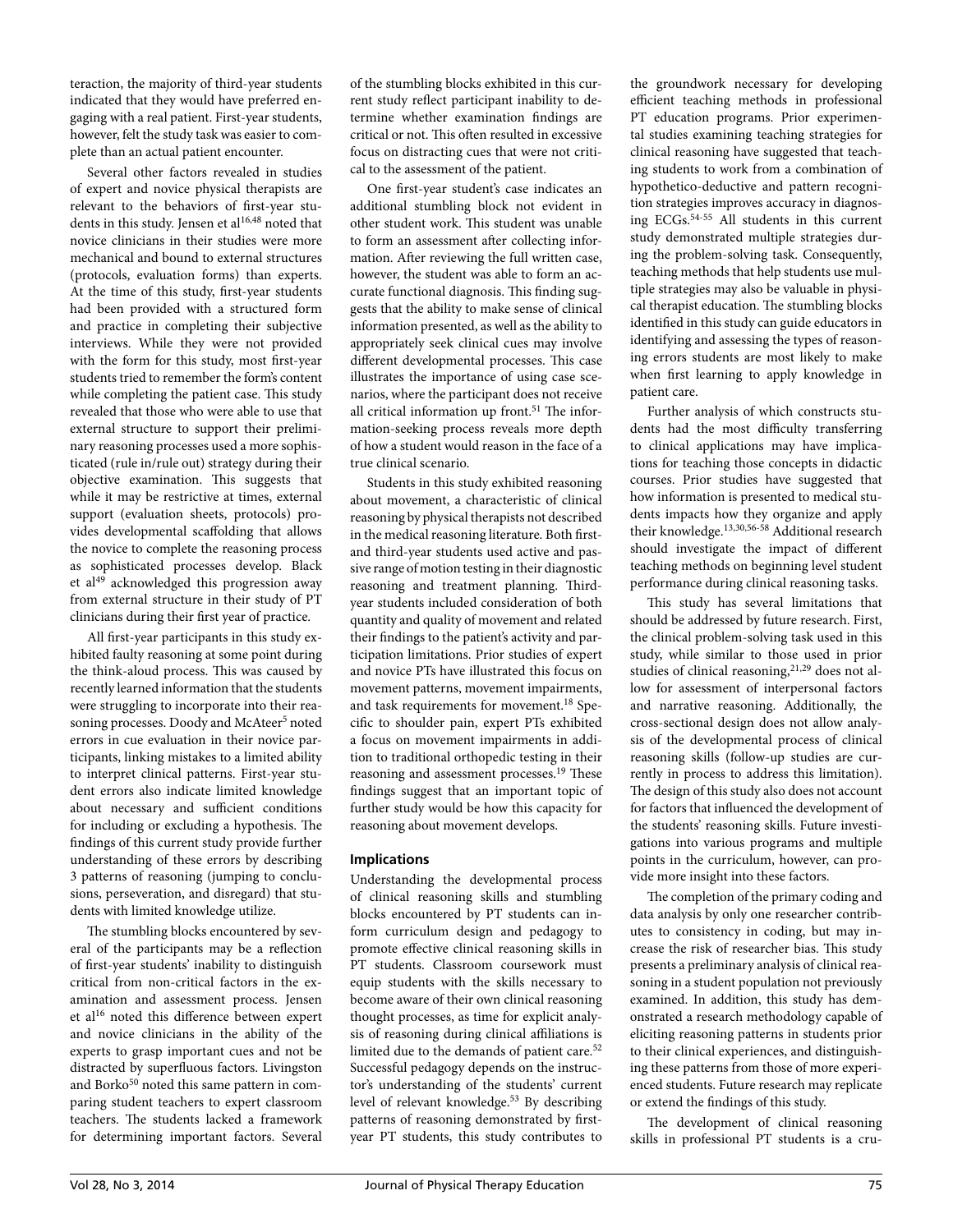cial aspect of professional physical therapist education programs. This study has identified patterns of reasoning exhibited by students who have not yet received clinical problemsolving instruction. These findings contribute to our understanding of the developmental process from PT student to novice practitioner to expert clinician.

## Acknowledgement

The author thanks Judith H. Sandholtz, PhD, for her guidance throughout this study.

#### **REFERENCES**

- 1. Higgs J, Jones MA. Clinical decision making and multiple problem spaces. In: Higgs J, Jones MA, Loftus S, Christensen N, eds. *Clinical Reasoning in the Health Professions*. 3rd ed. Amsterdam, the Netherlands: Elsevier; 2008:3–17.
- 2. Simmons B. Clinical reasoning: concept analysis. *J Adv Nurs.* 2010;66(5):1151–1158.
- 3. Barrows HS, Feltovich PJ. The clinical reasoning process. *Med Educ.* 1987;21(2):86–91.
- 4. Brookfield S. Clinical reasoning and generic thinking skills. In: Higgs J, Jones MA, Loftus S, Christensen N, eds. *Clinical Reasoning in the Health Professions*. 3rd ed. Amsterdam, the Netherlands: Elsevier; 2008:65–75.
- 5. Doody C, McAteer M. Clinical reasoning of expert and novice physiotherapists in an outpatient orthopaedic setting. *Physiotherapy.* 2002;88:258–268.
- 6. Norman G. Research in clinical reasoning: past history and current trends. *Med Educ.* 2005;39:418–427.
- 7. Elstein AS, Shulman LS, Sprafka SA. *Medical Problem Solving: An Analysis of Clinical Reasoning*. Cambridge, MA: Harvard University Press; 1978.
- 8. Jensen GM, Gwyer J, Shepard KF, Hack LM. Expert practice in physical therapy. *Phys Ther.* 2000;80:28–43; discussion 44–52.
- 9. Hendrick P, Bond C, Duncan E, Hale L. Clinical reasoning in musculoskeletal practice: students' conceptualizations. *Phys Ther.* 2009;89(5):430–442.
- 10. Mandin H, Jones A, Woloschuk W, Harasym P. Helping students learn to think like experts when solving clinical problems. *Acad Med.* 1997;72(3):173–179.
- 11. Bordage G, Grant J, Marsden P. Quantitative assessment of diagnostic ability. *Med Educ.* 1990;24(5):413–425.
- 12. Patel VL, Groen GJ. Knowledge based solution strategies in medical reasoning. *Cogn Sci.* 1986;10:91–116.
- 13. Schmidt HG, Rikers RM. How expertise develops in medicine: knowledge encapsulation and illness script formation. *Med Educ.* 2007;41(12):1133–1139.
- 14. Schmidt HG, Norman GR, Boshuizen HP. A cognitive perspective on medical expertise: theory and implication [erratum in: *Acad Med*. 1992;67(4):287]. *Acad Med.* 1990;65(10):611– 621.
- 15. Resnik L, Jensen GM. Using clinical outcomes

to explore the theory of expert practice in physical therapy. *Phys Ther.* 2003;83(12):1090– 1106.

- 16. Jensen GM, Shepard KF, Hack LM. The novice versus the experienced clinician: insights into the work of the physical therapist. *Phys Ther.* 1990;70(5):314–323.
- 17. Edwards I, Jones M, Carr J, Braunack-Mayer A, Jensen GM. Clinical reasoning strategies in physical therapy. *Phys Ther.* 2004;84(4):312– 335.
- 18. Embrey DG, Guthrie MR, White OR, Dietz J. Clinical decision making by experienced and inexperienced pediatric physical therapists for children with diplegic cerebral palsy. *Phys Ther.* 1996;76(1):20–33.
- 19. May S, Greasley A, Reeve S, Withers S. Expert therapists use specific clinical reasoning processes in the assessment and management of patients with shoulder pain: a qualitative study. *Aust J Physiother.* 2008;54(4):261–266.
- 20. Jette AM. Diagnosis and classification by physical therapists: a special communication. *Phys Ther.* 1989;69(11):967–969.
- 21. James GA. Modeling diagnosis in physical therapy: a blackboard framework and models of experts and novices. *Ergonomics.* 2007;50(3):335–351.
- 22. Babyar SR, Rosen E, Sliwinski MM, Krasilovsky G, Holland T, Lipovac M. Physical therapy students' self-reports of development of clinical reasoning: a preliminary study. *J Allied Health.* 2003;32(4):227–239.
- 23. Jones MA, Jensen GM, Edwards I. Clinical reasoning in physiotherapy. In: Higgs J, Jones MA, Loftus S, Christensen N, eds. *Clinical Reasoning in the Health Professions*. 3rd ed. Amsterdam, the Netherlands: Elsevier; 2008:245–256.
- 24. Jensen GM, Paschal KA. Habits of mind: student transition toward virtuous practice. *J Phys Ther Educ.* 2000;14:42–47.
- 25. Payton OD. Clinical reasoning process in physical therapy. *Phys Ther.* 1985;65(6):924– 928.
- 26. Wainwright SF, Shepard KF, Harman LB, Stephens J. Factors that influence the clinical decision making of novice and experienced physical therapists. *Phys Ther.* 2011;91(1):87– 101.
- 27. Ajjawi R, Higgs J. Learning to reason: a journey of professional socialisation. *Adv Health Sci Educ Theory Pract.* 2008;13(2):133–150.
- 28. Smith M, Higgs J, Ellis E. Characteristics and processes of physiotherapy clinical decision making: a study of acute care cardiorespiratory physiotherapy. *Physiother Res Int.* 2008;13(4):209–222.
- 29. Boshuizen HP, Schmidt HG. On the role of biomedical knoweldge in clinical reasoning by experts, intermediates and novices. *Cogn Sci.* 1992;16:153–184.
- 30. Coderre S, Jenkins D, McLaughlin K. Qualitative differences in knowledge structure are associated with diagnostic performance in medical students. *Adv Health Sci Educ Theory Pract.* 2009;14(5):677–684.
- 31. Coderre S, Mandin H, Harasym PH, Fick GH. Diagnostic reasoning strategies and diagnostic success. *Med Educ.* 2003;37(8):695–703.
- 32. de Bruin AB, Schmidt HG, Rikers RM. The role of basic science knowledge and clinical knowledge in diagnostic reasoning: a structural equation modeling approach. *Acad Med.* 2005;80(8):765–773.
- 33. Rose M, Wilkerson L. Widening the lens on standardized patient assessment: what the encounter can reveal about the development of clinical competence. *Acad Med.* 2001;76(8):856–859.
- 34. Ericsson KA, Simon HA. *Protocol Analysis: Verbal Reports as Data*. Rev ed. Cambridge, MA: The MIT Press; 1993.
- 35. Lundgren-Laine H, Salantera S. Think-aloud technique and protocol analysis in clinical decision-making reserach. *Qual Health Res.* 2010;20(4):565–575.
- 36. Jensen JJ. Evaluating in a healthcare setting: a comparison between concurrent and retrospective verbalisation. *Human-Computer Interaction.* 2007;4550/2007:508–516.
- 37. Taylor KL, BDionne JP. Accessing problemsolving strategy knowledge: the complementary use of concurrent verbal protocols and retrospective debriefing. *J Educ Psychol.* 2000;92:413–425.
- 38. Saldana JM. *The Coding Manual for Qualitative Researchers*. London, United Kingdom: Sage Publications Ltd; 2009.
- 39. American Physical Therapy Association. *Guide to Physical Therapist Practice.* 2nd ed. Alexandria, VA: American Physical Therapy Association; 2003.
- 40. World Health Organization. *Towards a Common Language for Functioning, Disability and Health*. http://www.who.int/classifications/ icf/training/icfbeginnersguide.pdf. Published 2002. Accessed November 20, 2010.
- 41. Walmsley S, Rivett DA, Osmotherly PG. Adhesive capsulitis: establishing consensus on clinical identifiers for stage 1 using the DELPHI technique. *Phys Ther.* 2009;89(9):906–917.
- 42. Kelley MJ, McClure PW, Leggin BG. Frozen shoulder: evidence and a proposed model guiding rehabilitation. *J Orthop Sports Phys Ther.* 2009;39(2):135–148.
- 43. Vermeulen HM, Rozing PM, Obermann WR, le Cessie S, Vliet Vlieland TP. Comparison of high-grade and low-grade mobilization techniques in the management of adhesive capsulitis of the shoulder: randomized controlled trial. *Phys Ther.* 2006;86(3):355–368.
- 44. Johnson AJ, Godges JJ, Zimmerman GJ, Ounanian LL. The effect of anterior versus posterior glide joint mobilization on external rotation range of motion in patients with shoulder adhesive capsulitis. *J Orthop Sports Phys Ther.* 2007;37(3):88–99.
- 45. Higgs J, Jones MA, Titchen A. Knowledge, reasoning and evidence for practice. In: Higgs J, Jones MA, Loftus S, Christensen N, eds. *Clini-*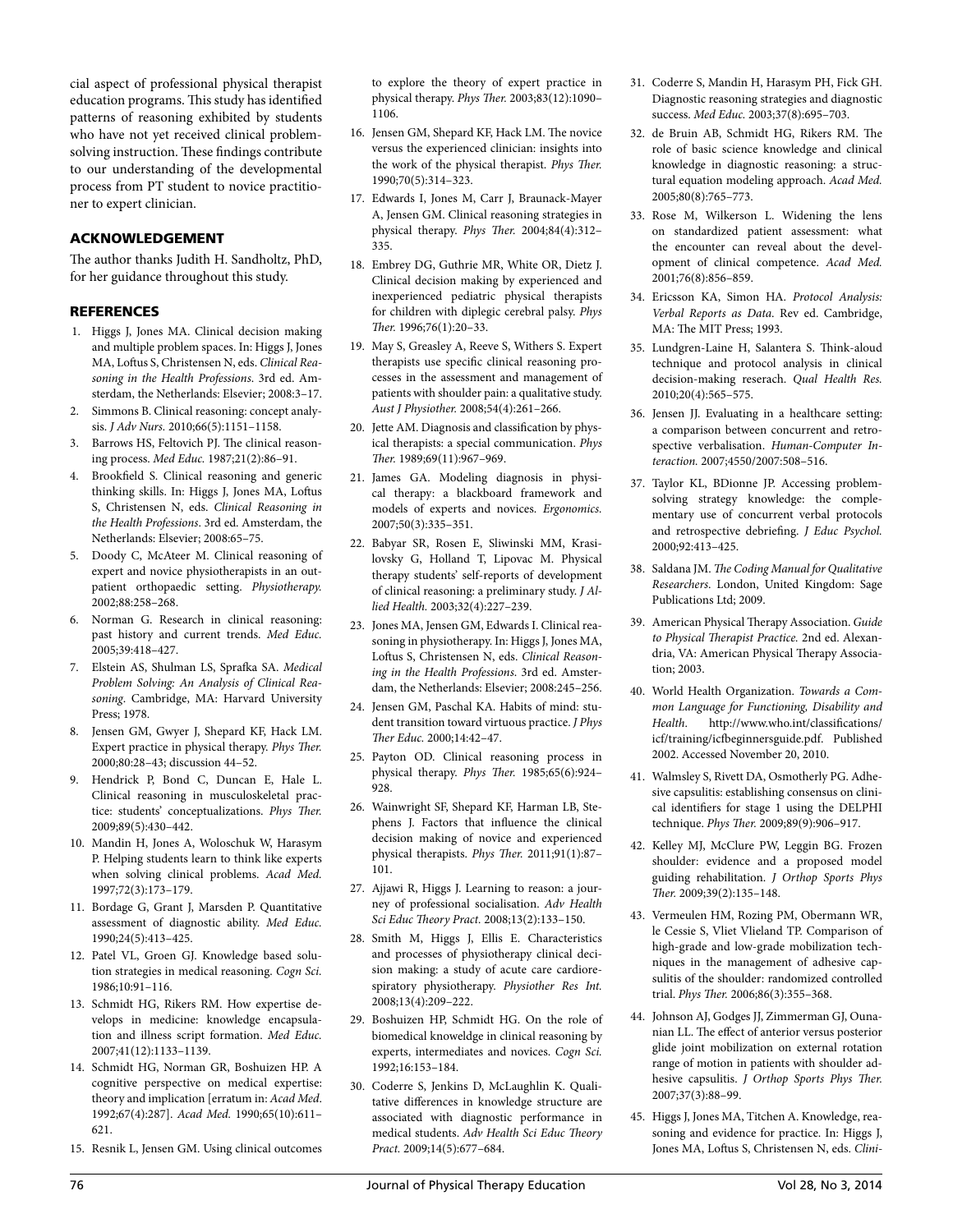*cal Reasoning in the Health Professions*. 3rd ed. Amsterdam, the Netherlands: Elsevier; 2008:151–161.

- 46. Lincoln Y, Guba E. *Naturalist Inquiry*. Beverly Hills, CA: Sage Publications; 1985.
- 47. Merriam SB. *Qualitative Research: A Guide to Design and Implementation*. San Francisco, CA: Jossey-Bass; 2009.
- 48. Jensen GM, Shepard KF, Gwyer J, Hack LM. Attribute dimensions that distinguish master and novice physical therapy clinicians in orthopedic settings. *Phys Ther.* 1992;72:711–722.
- 49. Black LL, Jensen GM, Mostrom E, et al. The first year of practice: an investigation of the professional learning and development of promising novice physical therapists. *Phys Ther.* 2010;90(12):1758–1773.
- 50. Livingston C, Borko H. Expert-novice differ-

ences in teaching: a cognitive analysis and implications for teacher education. *J Teach Educ.* 1989;40:36–42.

- 51. Eva KW. What every teacher needs to know about clinical reasoning [erratum in: *Med Educ*. 2005;39(7):753]. *Med Educ.* 2005;39(1):98–106.
- 52. Terry W, Higgs J. Educational programmes to develop clinical reasoning skills. *Australian Physiotherapy.* 1993;39:47–51.
- 53. Wilson S, Shulman LS, Richert A. 150 different ways" of knowing: representations of knowledge in teaching. In: Calderhead J, ed. *Exploring Teachers' Thinking*. Sussex, United Kingdom: Holt, Rinehart, and Winston; 1987:104–123.
- 54. Ark TK, Brooks LR, Eva KW. Giving learners the best of both worlds: do clinical teachers need to guard against teaching pattern recog-

nition to novices? *Acad Med.* 2006;81(4):405– 409.

- 55. Ark TK, Brooks LR, Eva KW. The benefits of flexibility: the pedagogical value of instructions to adopt multifaceted diagnostic reasoning strategies. *Med Educ.* 2007;41(3):281–287.
- 56. Beck AL, Bergman DA. Using structured medical information to improve students' problemsolving performance. *J Med Educ.* 1986;61(9 Pt 1):749–756.
- 57. Norman G, Dore K, Krebs J, Neville AJ. The power of the plural: effect of conceptual analogies on successful transfer. *Acad Med.* 2007;82(10 Suppl):S16–S18.
- 58. Norman G. Teaching basic science to optimize transfer. *Med Teach.* 2009;31(9):807–811.

#### **Appendix A. Instructions to Participants**

#### Instructions to Participant:

For the first part of this task, you will be working to make an assessment of a clinical patient case. In order to gather the information about the case, you need to ask for whatever information you want from me. This includes subjective and objective information. If there are things you might observe (ie, posture) or test (AROM, etc), just ask and I will tell you the result of that test or observation.

While you are completing this process, you need to discuss everything you are thinking out loud. This means saying why you are asking for the information you are asking for, or saying how the information affects your thinking about the case. One way to think of it is that you are trying to help a classmate understand this case, so you need to explain the choices you are making as you are making them. During the majority of this case process, you should be talking. You are to make an assessment of the patient in this case. In other words, describe, as Steve would say, "What is wrong with this patient?"

Throughout the process you may write down any information you would like in order to help you in your work on the case.

I'm going to play you an example of working through this process: (play recording)

Once you have made your assessment, you will be given the paper with the entire case information. You will be allowed to re-evaluate your assessment if there is any information on the paper that changes your thinking about the case.

After you have made your assessment, you will be asked to develop and describe an initial treatment plan. You should be as specific as possible in explaining your plan. Throughout this process you will be "thinking out loud" as you discuss your thought process.

Do you have any questions before we start?

To get you used to thinking out loud, I'm going to have you do a warm up activity. I want you to tell me how many windows there are in your house or apartment. As you are counting them, talk out what you are doing and how are you counting them.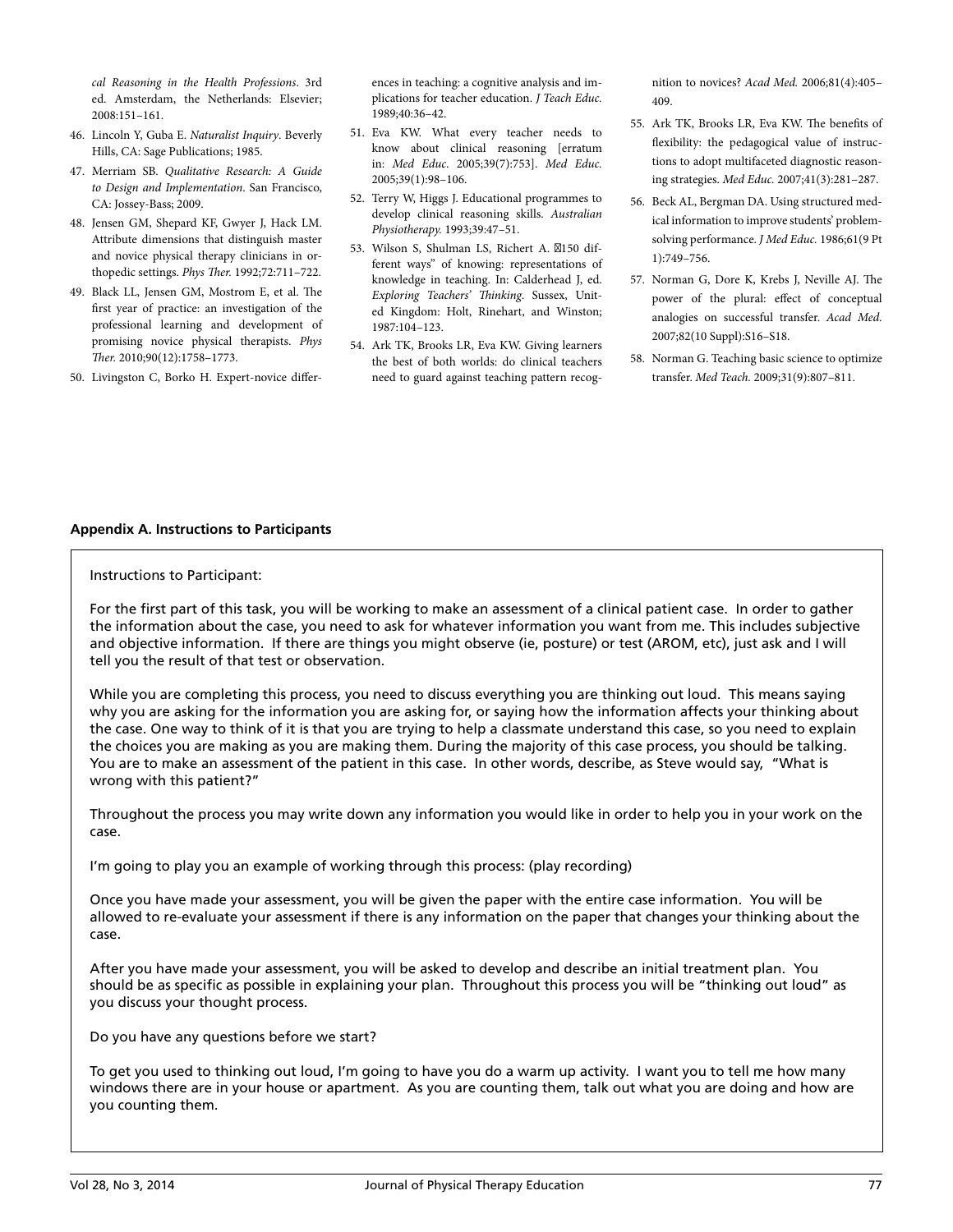# **Appendix B. Patient Case Scenario**

(This case draws from several patient profiles and does not represent any one individual.)

- 1. Brief description (read to participant at start of think-aloud): Jana is a 50-year-old female complaining of left shoulder pain with a gradual onset starting 6 months ago. She cannot associate the onset with any specific incident or cause. She is complaining of difficulty with reaching upper cupboards and styling her hair.
- 2. Subjective Information
	- A. Personal Information
		- i. Left handed
		- ii. Hobbies: Painting, French-braiding/styling her hair
		- iii. Lives in a house w/ her husband (no kids)
		- iv. Exercise: stationary cycling (30 minutes, 4 days/week), occasional outdoor walking/hiking; no strength training

# B. Occupation

- i. Receptionist at a dental office
- ii. Needs to reach file boxes on top of file cabinets
- C. Pain description
	- i. Constant dull ache, aggravated with motion
	- ii. 7/10 with activity, reduces to 4-5/10 after an hour of rest
	- iii. Radiates from shoulder to elbow
	- iv. Affects sleep if sleeping on L side
- D. Aggravating factors
	- i. Shoulder motion (any)
- E. Relieving Factors
	- i. Rest
- F. PMH
	- i. Treatment for this condition
		- 1. Two cortisone shots over past 3 months (no relief of symptoms)
		- 2. NSAIDs (no relief)
	- ii. No hx of L shoulder problems
	- iii. R shoulder bursitis 10 years ago (treated with cortisone injections)
	- iv. Hysterectomy (7 years ago)
	- v. HTN (controlled w/ meds)
	- vi. Multi-Vitamin and Calcium supplements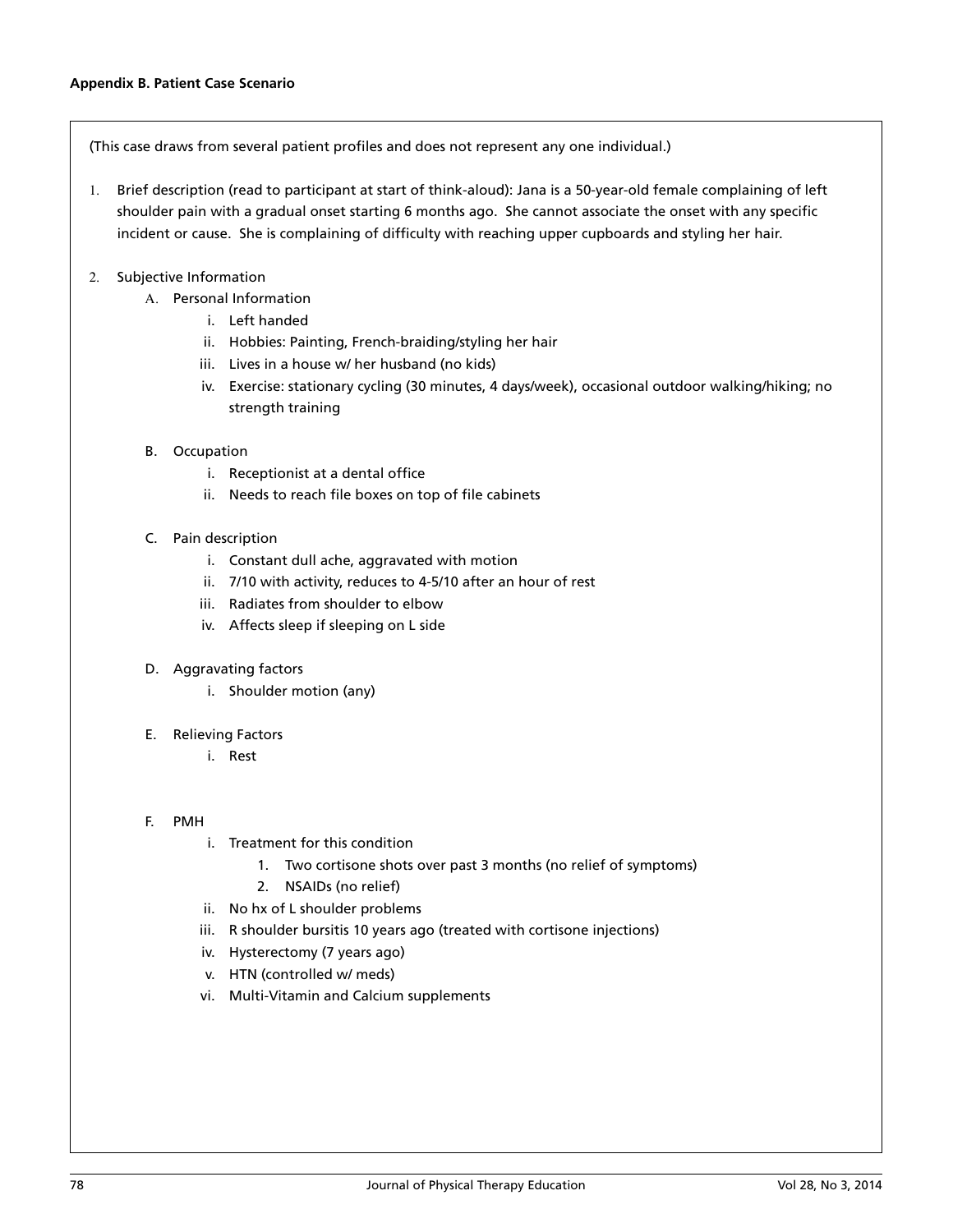# 3. Objective

- A. Posture
	- i. Mild kyphosis
	- ii. Forward head
	- iii. Rounded shoulders, humeral head forward in glenoid
	- iv. L scapula elevated 1 inch higher than R

# B. AROM

- i. Scapulohumeral rhythm: L restricted scapular movement with scapular hiking, asynchronous
- ii. Shoulder AROM
	- 1. R: WNL
	- 2. L: 95° flexion, 60° abduction, 25° ER, 70° IR
		- a. Pain with all AROM, greatest with ER
- iii. Cervical ROM:
	- 1. WNL
	- 2. Tight on L with R side-bending and L rotation
- C. PROM
	- i. L: 100° flexion, 65° abduction, 30° ER, 80° IR
		- 1. Increased pain with each
		- 2. (Capsular pattern)
	- ii. Isolated Glenohumeral flexion: 70°
	- iii. L Glenohumeral accessory mobility: limited in all directions especially inferior glide

# D. MMT

- i. R shoulder WNL
- ii. L scapular stabilizers (middle and lower trapezius): 3/5
- iii. L serratus anterior: 3-/5
- iv. L shoulder ER: 3/5
- v. L shoulder flexion/abduction (within available range): 3+/5
- vi. Abdominals: 3-/5
- E. Palpation
	- i. Tender L upper trapeizius
	- ii. Tender L arm
- F. Special Tests
	- i. Negative impingement sign, Negative Speeds test
	- ii. Negative drop arm/Supraspinatus sign
- G. Neuro Screen
	- i. DTRs: 2+ throughout (WNL)
	- ii. Sensation: intact throughout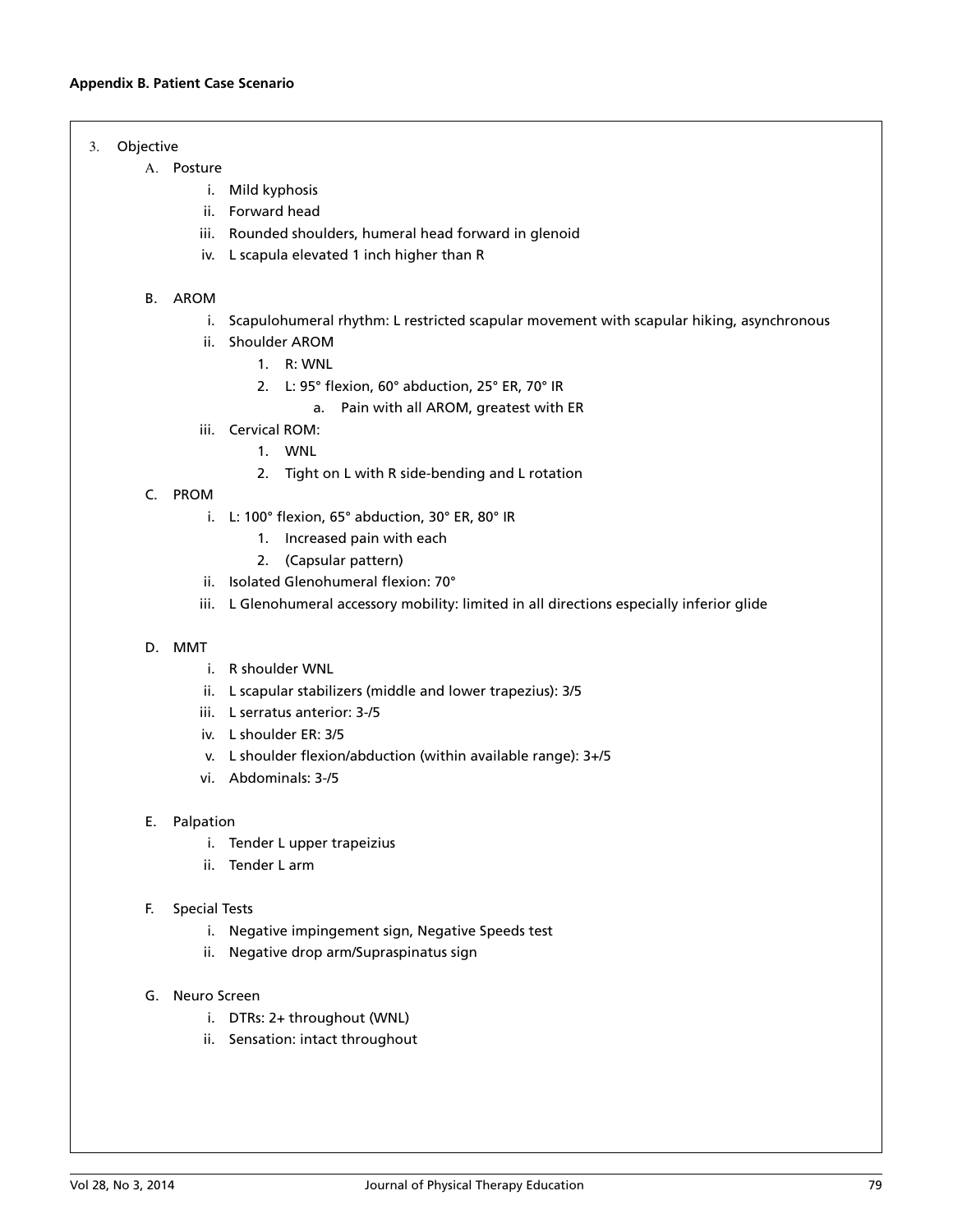- 1. Tell me a bit about yourself
	- a. How did you get interested in physical therapy?
	- b. What was your experience prior to coming to Chapman?
		- i. Where did you go for undergrad?
		- ii. Did you do volunteer work in physical therapy?
		- iii. What about work/career experience?
- 2. Walk me through your experience in working on the patient case (questioning guided by researcher's notes taken during think-aloud)
	- a. Tell me about where your thought process started (what were your first thoughts?)
	- b. How did you proceed through the case?
	- c. How did you feel approaching this case?
- 3. How did you decide what questions to ask? (Researcher probes with actual questions asked by the participant during the think-aloud)
	- a. What did you do with the responses you got to the questions?
- 4. How did you draw your conclusions about a diagnosis?
	- a. How do you feel about your conclusion?
- 5. Walk me through your thinking about a treatment plan (Researcher probed using plan participant developed during think-aloud)
- 6. How did you come up with your ideas for treatment?
- 7. How did you feel about the treatment planning part of the process?
- 8. What factors influenced your thinking about this problem?
	- a. How did your experience prior to PT school affect your thinking?
	- b. How did your course work during the fall semester affect your thinking?
	- c. How did the instruction of the courses affect your thinking?
	- d. Can you identify any other factors that affected your approach to this problem? If so, what were they?

Questions 9 and 10 were not used in the analysis for this paper

9. What is the role of the patient in your thinking about this case?

10. What do you think are the most important/central qualities/skills for physical therapy practice?